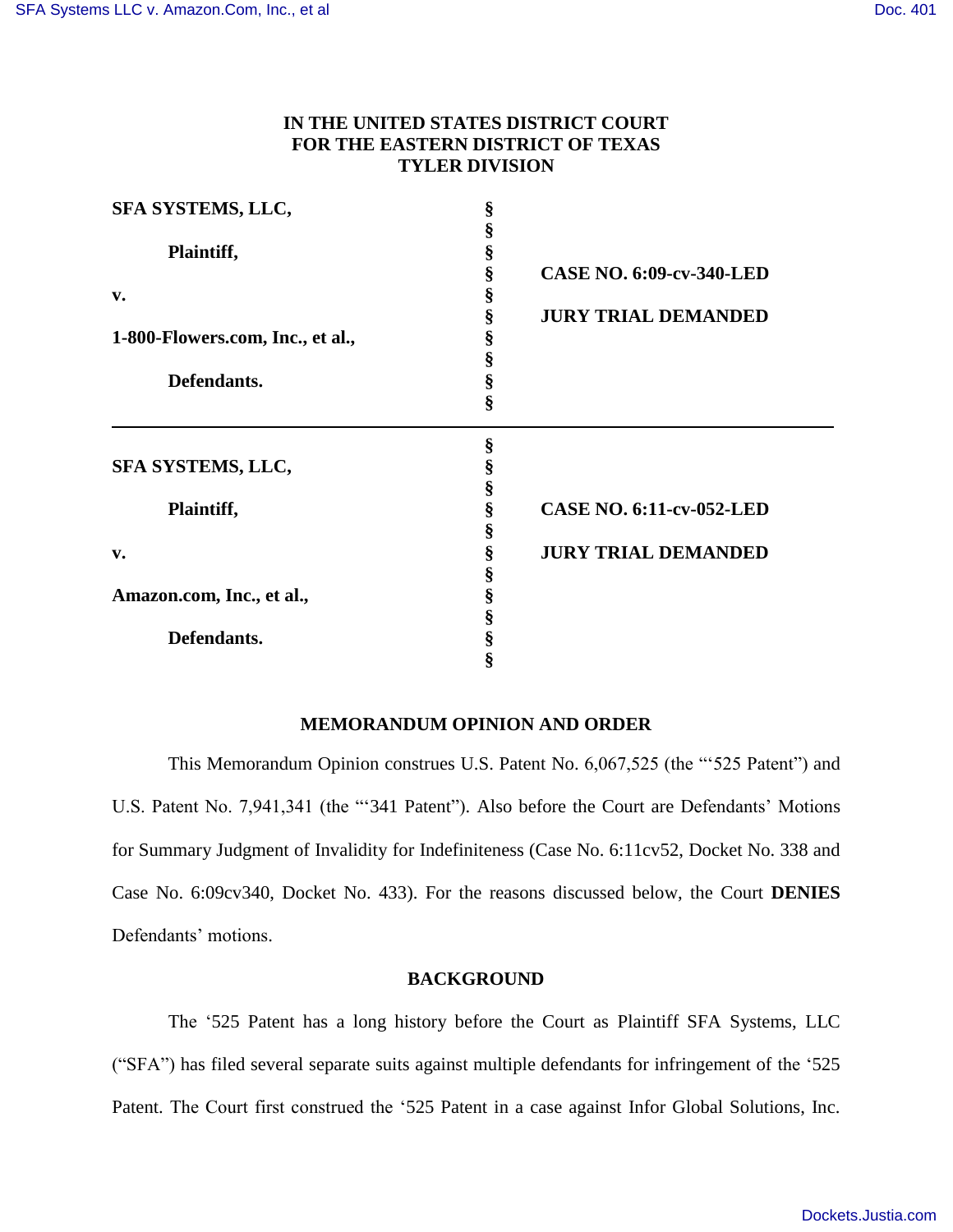and seven other defendants. *SFA Systems, LLC v. Infor Global Solutions (Michigan), Inc., et al.*, Case No. 6:07cv067, Docket No. 211 (hereinafter, "*Infor* opinion"). Since then, SFA has filed several more cases involving the same patent. *See SFA Systems, LLC v. BigMachines, Inc.,* Case No. 6:10cv300; *SFA Systems v. Rightnow Technologies, Inc.*, Case No. 6:11cv560; *SFA Systems v. Drugstore.com, Inc.*, Case No. 6:11cv635. The Court construed the '525 Patent a second time in *SFA Systems v. 1-800-Flowers.com, Inc*., Case No. 6:09cv340, Docket No. 333 (hereinafter, "first *1-800-Flowers* opinion"). <sup>1</sup> Many of the disputed terms have been previously construed by the Court. As the Court has already repeatedly described the technology at issue in the '525 Patent, it will not do so again. *See, e.g.*, Case No. 6:07cv067, Docket No. 211.

In addition to the '525 Patent, the '341 Patent is before the Court for the first time. The '341 Patent is a direct descendent of the '525 Patent, and is also directed to a sales-force automation system that integrates intelligent, automated salesperson support for multiple phases of the sales process. '341 Patent, Abstract. Generally, the claims of the '341 Patent are directed to systems that detect changes in information relating to events in a sales system, automatically initiate an operation based on the event, determine whether the event has occurred previously and update other events if the operation is automatically initiated. *See id.* at 3:55–4:3. Although the Court has not previously construed the '341 Patent, the Court has construed several of the terms currently in dispute in previous litigation arising from related patents.

#### **APPLICABLE LAW**

"It is a 'bedrock principle' of patent law that 'the claims of a patent define the invention to which the patentee is entitled the right to exclude.'" *Phillips v. AWH Corp.*, 415 F.3d 1303, 1312 (Fed. Cir. 2005) (en banc) (quoting *Innova/Pure Water Inc. v. Safari Water Filtration Sys.,* 

 $\overline{a}$ 

<sup>&</sup>lt;sup>1</sup> The Court adopted the opinion of Magistrate Judge Love with a minor modification regarding the claim phrase "inferring . . . a context." Case No. 6:09cv340, Docket No. 406.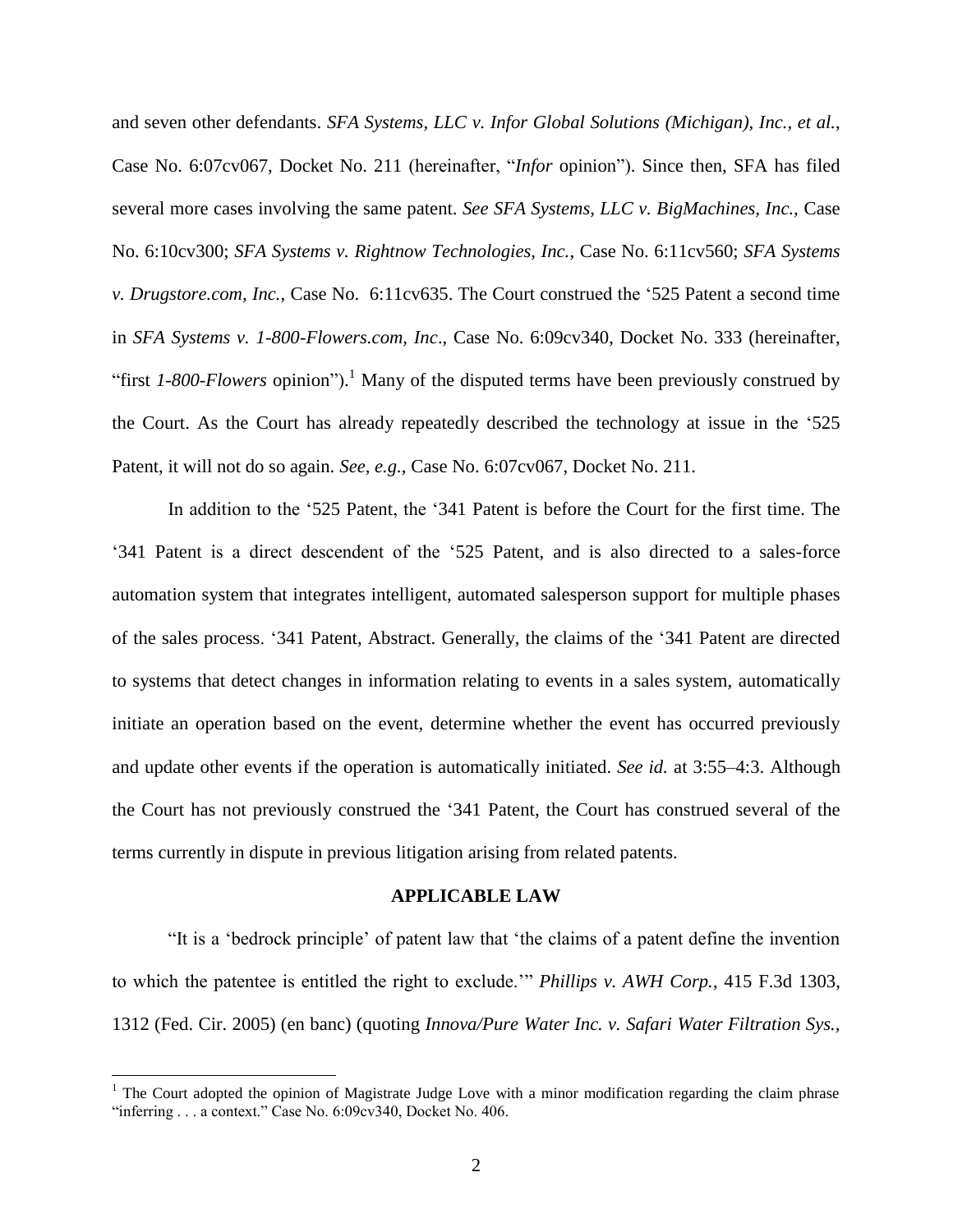*Inc.*, 381 F.3d 1111, 1115 (Fed. Cir. 2004)). In claim construction, courts examine the patent's intrinsic evidence to define the patented invention's scope. *See id.*; *C.R. Bard, Inc. v. U.S. Surgical Corp.*, 388 F.3d 858, 861 (Fed. Cir. 2004); *Bell Atl. Network Servs., Inc. v. Covad Commc'ns Group, Inc.*, 262 F.3d 1258, 1267 (Fed. Cir. 2001). This intrinsic evidence includes the claims themselves, the specification, and the prosecution history. *See Phillips*, 415 F.3d at 1314; *C.R. Bard, Inc.*, 388 F.3d at 861. Courts give claim terms their ordinary and accustomed meaning as understood by one of ordinary skill in the art at the time of the invention in the context of the entire patent. *Phillips*, 415 F.3d at 1312–13; *Alloc, Inc. v. Int'l Trade Comm'n*, 342 F.3d 1361, 1368 (Fed. Cir. 2003).

The claims themselves provide substantial guidance in determining the meaning of particular claim terms. *Phillips*, 415 F.3d at 1314. First, a term's context in the asserted claim can be very instructive. *Id*. Other asserted or unasserted claims can also aid in determining the claim's meaning because claim terms are typically used consistently throughout the patent. *Id*. Differences among the claim terms can also assist in understanding a term's meaning. *Id*. For example, when a dependent claim adds a limitation to an independent claim, it is presumed that the independent claim does not include the limitation. *Id*. at 1314–15.

"[C]laims 'must be read in view of the specification, of which they are a part.'" *Id*. (quoting *Markman v. Westview Instruments, Inc.*, 52 F.3d 967, 979 (Fed. Cir. 1995) (en banc)). "[T]he specification 'is always highly relevant to the claim construction analysis. Usually, it is dispositive; it is the single best guide to the meaning of a disputed term.'" *Id*. (quoting *Vitronics Corp. v. Conceptronic, Inc.*, 90 F.3d 1576, 1582 (Fed. Cir. 1996)); *Teleflex, Inc. v. Ficosa N. Am. Corp.*, 299 F.3d 1313, 1325 (Fed. Cir. 2002). This is true because a patentee may define his own terms, give a claim term a different meaning than the term would otherwise possess, or disclaim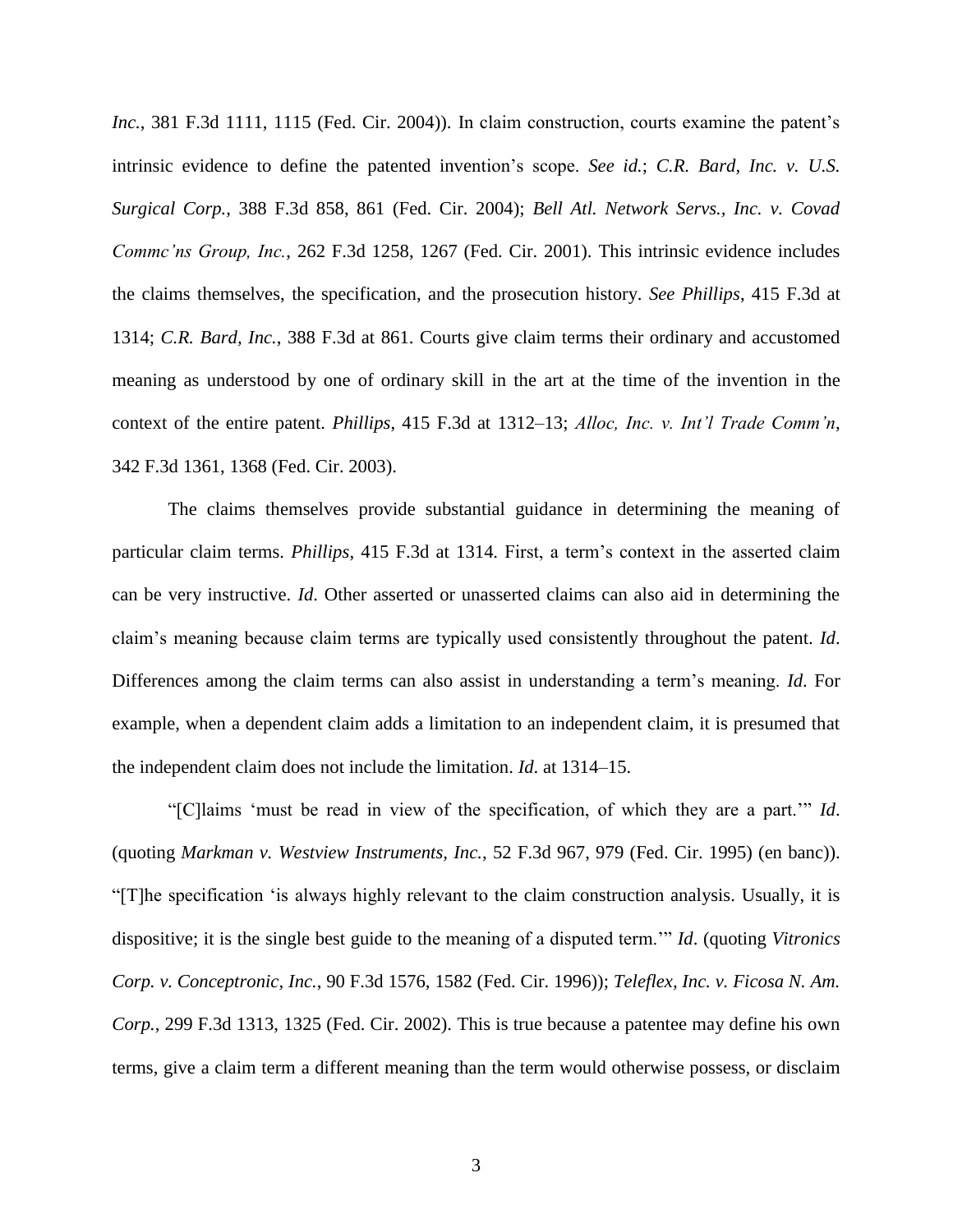or disavow the claim scope. *Phillips*, 415 F.3d at 1316. In these situations, the inventor's lexicography governs. *Id*. Also, the specification may resolve ambiguous claim terms "where the ordinary and accustomed meaning of the words used in the claims lack sufficient clarity to permit the scope of the claim to be ascertained from the words alone." *Teleflex, Inc.*, 299 F.3d at 1325. But, "'[a]lthough the specification may aid the court in interpreting the meaning of disputed claim language, particular embodiments and examples appearing in the specification will not generally be read into the claims.'" *Comark Commc'ns, Inc. v. Harris Corp.*, 156 F.3d 1182, 1187 (Fed. Cir. 1998) (quoting *Constant v. Advanced Micro-Devices, Inc.*, 848 F.2d 1560, 1571 (Fed. Cir. 1988)); *see also Phillips*, 415 F.3d at 1323. The prosecution history is another tool to supply the proper context for claim construction because a patent applicant may also define a term in prosecuting the patent. *Home Diagnostics, Inc., v. Lifescan, Inc.*, 381 F.3d 1352, 1356 (Fed. Cir. 2004) ("As in the case of the specification, a patent applicant may define a term in prosecuting a patent.").

Although extrinsic evidence can be useful, it is "'less significant than the intrinsic record in determining the legally operative meaning of claim language.'" *Phillips*, 415 F.3d at 1317 (quoting *C.R. Bard, Inc.*, 388 F.3d at 862). Technical dictionaries and treatises may help a court understand the underlying technology and the manner in which one skilled in the art might use claim terms, but technical dictionaries and treatises may provide definitions that are too broad or may not be indicative of how the term is used in the patent. *Id*. at 1318. Similarly, expert testimony may aid a court in understanding the underlying technology and determining the particular meaning of a term in the pertinent field, but an expert's conclusory, unsupported assertions as to a term's definition is entirely unhelpful to a court. *Id*. Generally, extrinsic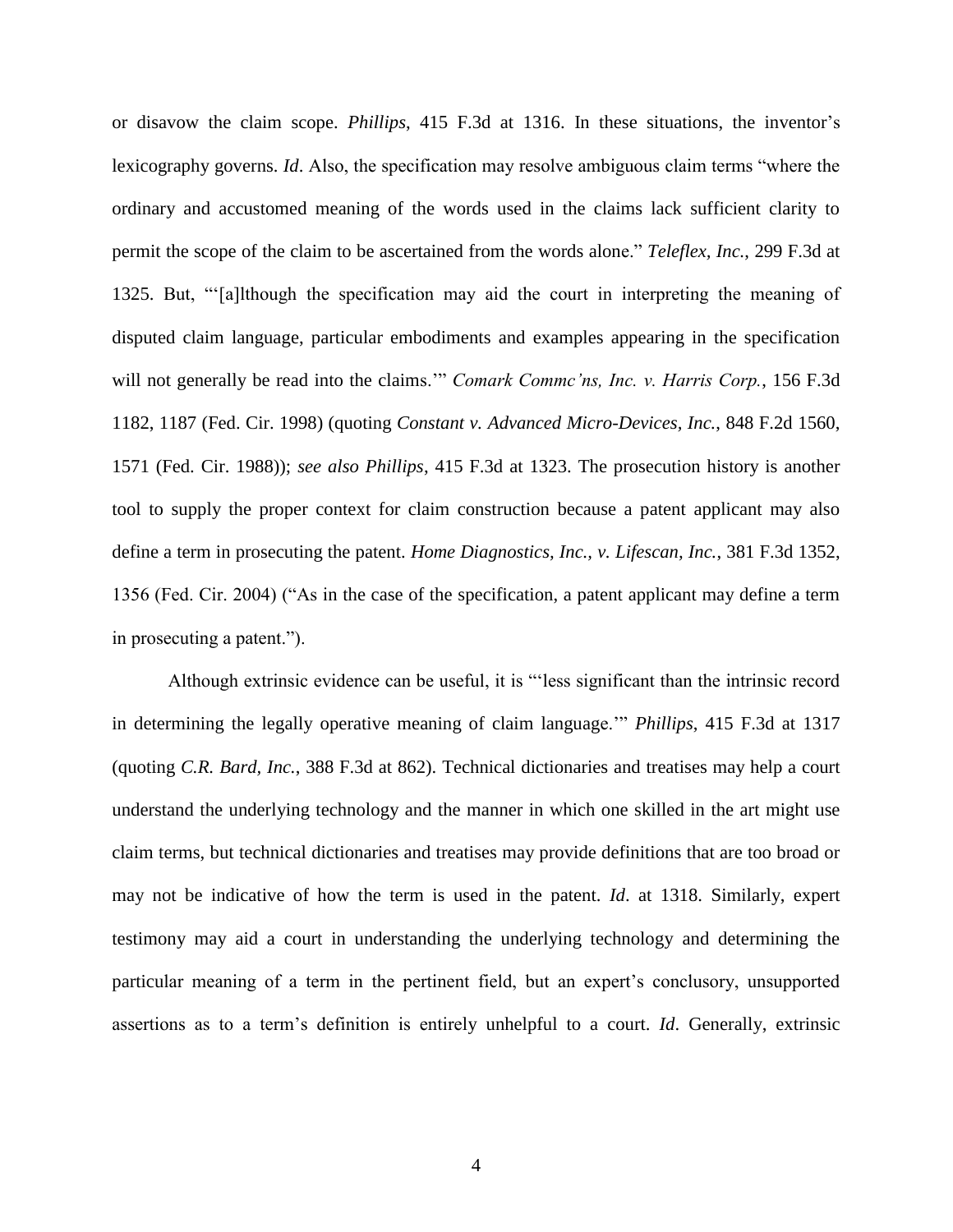evidence is "less reliable than the patent and its prosecution history in determining how to read claim terms." *Id*.

# **ANALYSIS**

# **"sales process"**

This term appears in Claims 1, 2, 3, 13, 20, 21, 24, 25, 40, and 42 of the '525 Patent and Claims 1, 2, 13, 14, 16, 27, 29, 31, 32, and 33 of the '341 Patent. Plaintiff proposes "a process of selling goods or services, including two or more phases such as lead generation, time with customer, order management, and customer retention," as construed in the first *1-800-Flowers* opinion. Case No. 6:09cv340, Docket No. 333 at 8. The Defendants in the *Amazon.com, Inc.* case ("Amazon Defendants") propose "a real world process of selling goods or services including two or more phases such as lead generation, time with customer, order management and customer retention." Newegg, Inc. ("Newegg"), the sole defendant in the *1-800-flowers.com, Inc.* case, proposes "a real life process of a salesperson selling goods or services, including two or more phases such as lead generation, time with customer, order management, and customer retention." The parties' primary dispute is whether the definition of "sales process" should include Defendants' proposed real-world process and salesperson elements.

SFA argues the term is presumed to have the same meaning in both the '525 and '341 Patents because they share a common specification. Case No. 6:11cv52, Docket No. 335 at 8. Further, SFA contends Defendants' request to import "real-world process or salesperson" into the previous construction is unnecessary because the parties have already stipulated that "event occurring in the sales process" is a real-life action. *Id*. at 9.

To justify adding "real-world process" to the construction, the Amazon Defendants point to the Court's prior determination that an "event occurring in the sales process" is "a real-life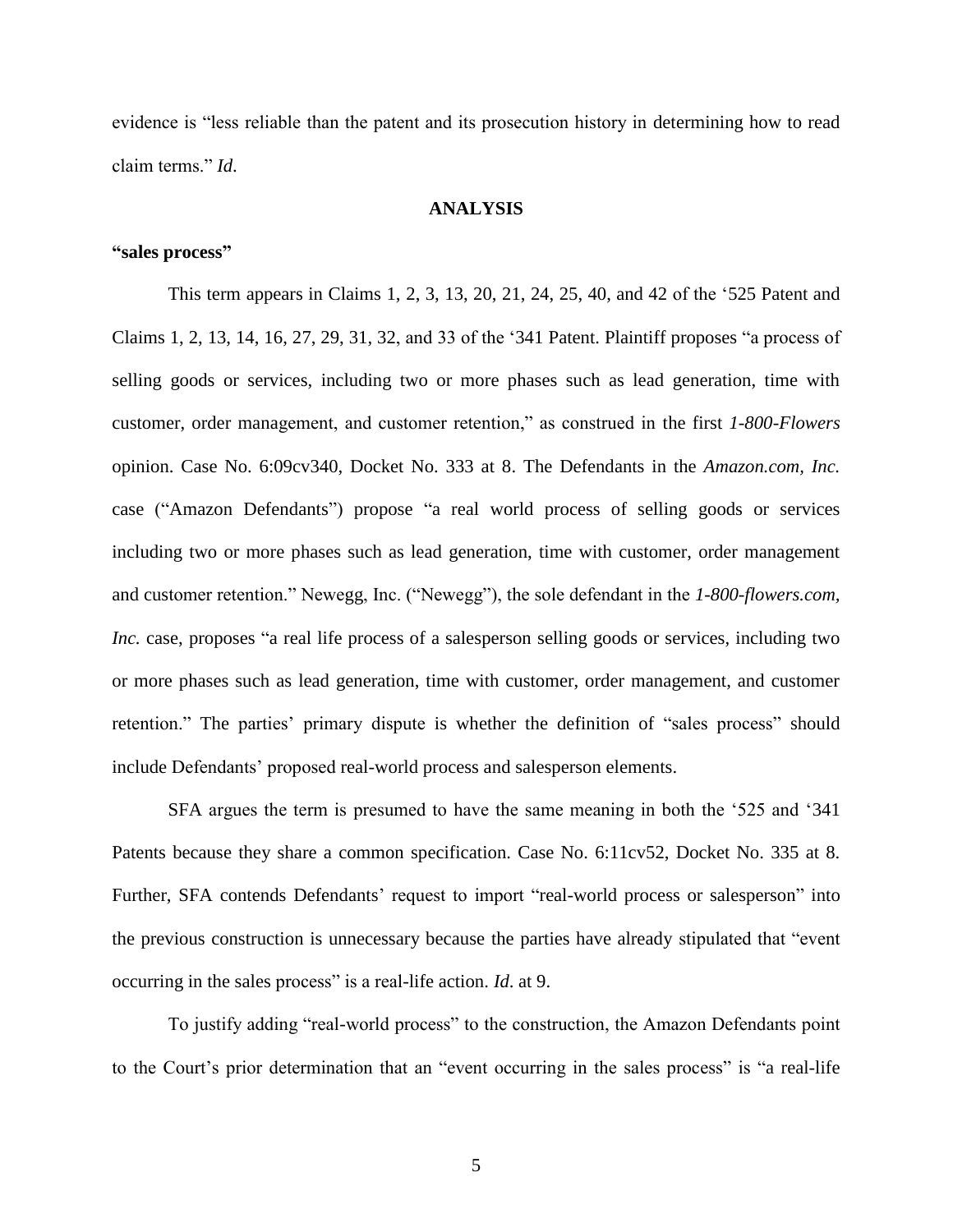action or inaction that occurs in the sales process." Case No. 6:11cv52, Docket No. 339 at 5–6. These Defendants contend that SFA opposes defining the sales process as a real-world activity in order to pursue infringement theories against Defendants' websites that lack a real-world element. *Id*.

For its part, Newegg offers several theories to support including "salesperson" and "real life" as a clarification of the previously construed definition. Case No. 6:09cv340, Docket No. 340 at 5–12. First, Newegg contends that when the term "sales process" appears in the claims, it expressly relates to a process involving a salesperson. *Id*. at 5. Second, Newegg argues that the title of the '341 Patent is "Sales Force Automation System and Method" and *sales force* is defined as a group of employees whose job it is to sell their company's products or services. *Id*. at 6. Third, Newegg contends that the patent's prosecution history also supports inclusion of a salesperson, since the applicants repeatedly argued in amendments that the invention "improves the efficiency with which a salesperson completes sales transactions." *Id*. at 7. Fourth, Newegg maintains that the kiosk and website implementations in fact are only examples of tools that can form part of the sales process by collecting information for use by a salesperson. *Id*. at 8. Finally, Newegg points to SFA's arguments in prior litigation related to the '525 Patent. *Id*. at 10. In response to a motion for summary judgment of invalidity, SFA argued the '525 Patent's purpose was to help salespersons, thus distinguishing it from prior art that was *not* directed at helping salespersons. *Id*. In the first *1-800-Flowers* opinion, the Court concluded that SFA did not argue that the claims "*only* cover salesperson interaction," but Newegg believes that SFA did in fact distinguish prior art solely based on the presence of a salesperson. *Id*. at 11. Even if there are other distinguishable factors, Newegg contends that because SFA expressly relied on the presence of a salesperson to defeat an invalidity challenge to its patent, those arguments have a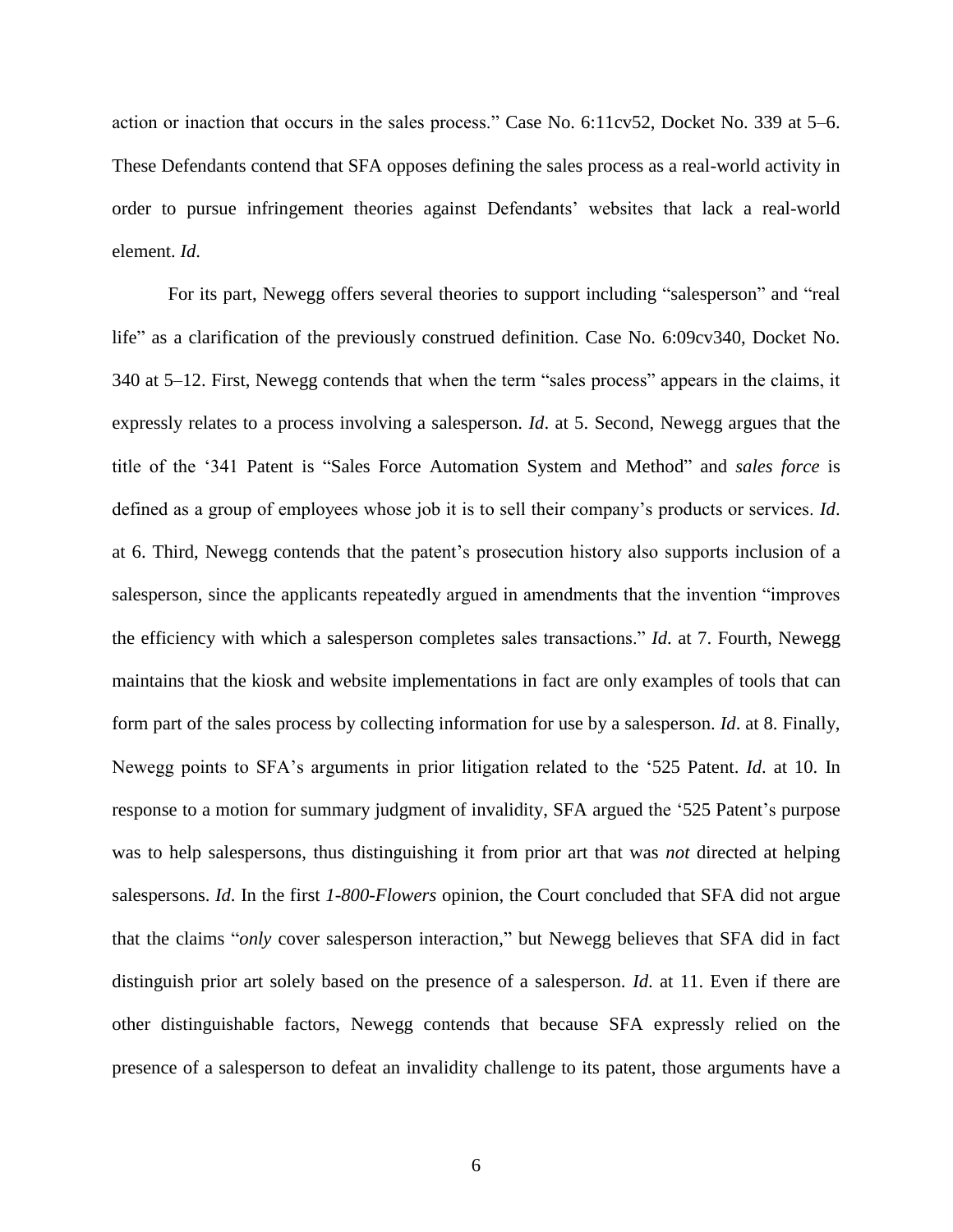disclaimer effect such that SFA should be estopped from arguing that a salesperson is not necessary. *Id*. at 11–12.

The Court has already construed this term, and "[t]he same terms in the same patent or related patents are presumed to carry the same meaning." *DataTreasury Corp. v. Magtek, Inc*., 2006 U.S. Dist. LEXIS 100662, at \*10–11 (E.D. Tex. Sept. 29, 2006) (citing *Omega Eng'g, Inc. v. Raytek Corp*., 334 F.3d 1314, 1334 (Fed. Cir. 2003)). The Court will not add Defendants' proposed real-world or real-life requirements to the construction. While discussing the distinction between "events occurring in the system" and "events occurring in the sales process" in its prior opinion, the Court previously stated:

The invention is intended to integrate *a real-life sales process* with events occurring in a computerized system. *See* '525 patent, Abstract ("A salesforce automation system which integrates computerized, intelligent automated salesperson support for multiple phases of the sales process."). Events occurring within the *system* are distinct from events occurring in the *sales process* because *the system is "computerized" and the "sales process" is real-world activity*. *Id*. at 30:36–41 ("a sales event may be an event in the sales process, typically occurring between the salesperson and the customer, while an application event may be an internal operation of the sales system (i.e., the operation of the software and hardware making up the sales system) which is used to electronically facilitate the sales event").

First *1-800-Flowers* opinion, at p. 7–8 (emphasis added). Thus, in order to appropriately distinguish "events . . . in the sales process" from "events . . . in the system," the Court has already stated that the sales process is real-world activity. First *1-800-Flowers* opinion*,* at 8. The Court did not, however, hold that the meaning of "the sales process" unequivocally excludes computer activity, as Defendants' proposals suggest. Such a finding is inconsistent with the teachings of the specification. For example, Figures 21 A through E list exemplary events, most of which either expressly or implicitly involve both real-world activity and the use of the computing system. *See* Figures 21 A and B ("a customer contacts an Internet Web-site to get product information"; "a customer uses a kiosk to gain information on a product or service and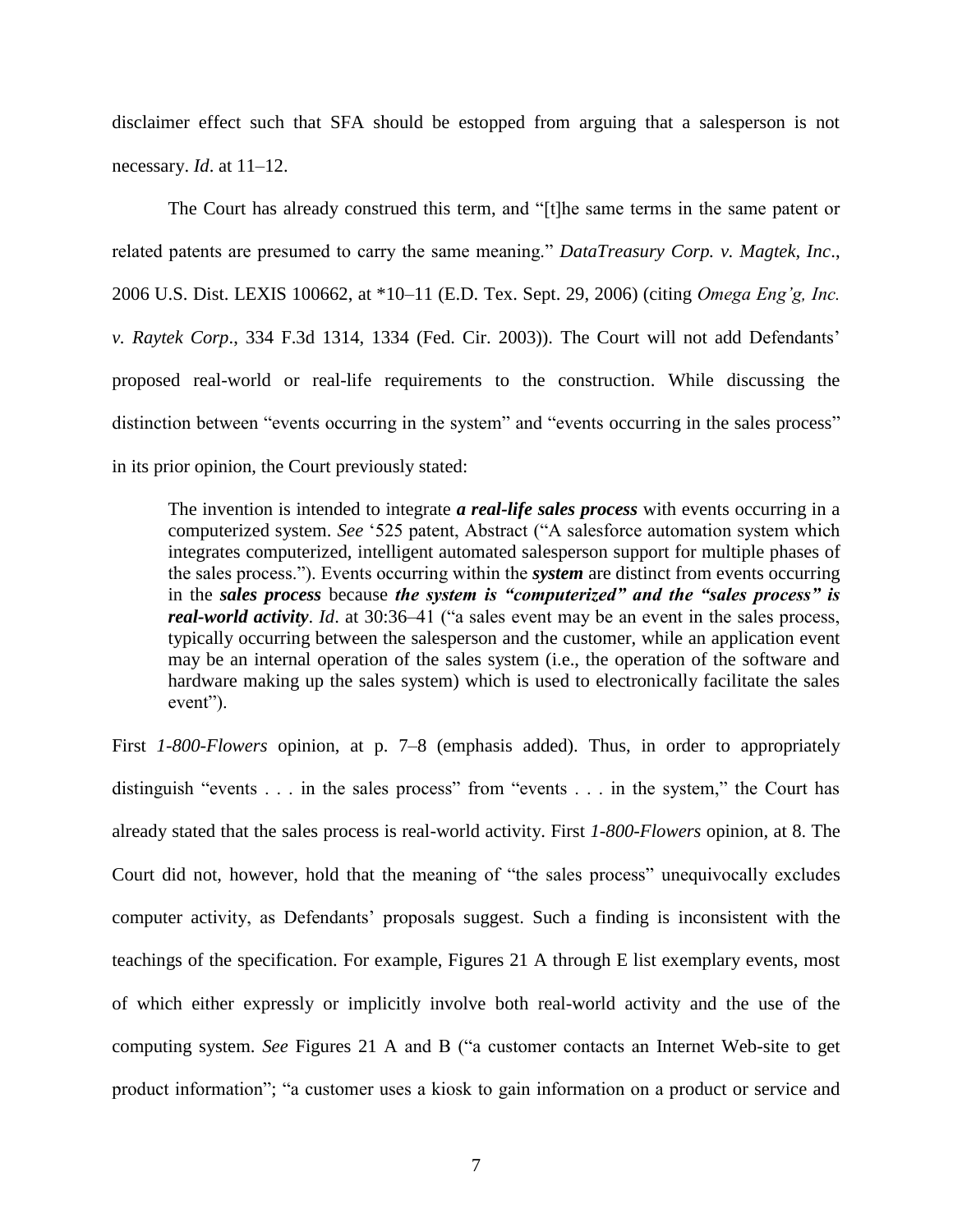request follow-up call from company representative"; "Salesperson configures a product and service solution for a customer"). Finally, the Amazon Defendants' complaint—that SFA's infringement contentions against e-commerce websites with no real-world element contradict the previous construction—does not warrant fresh claim construction. Instead, such complaints are appropriately addressed in motions for summary judgment.

Newegg's proposed "salesperson" requirement is not appropriate, either. Absent express claim language, the claims do not require use by a salesperson to the exclusion of other potential embodiments. First *1-800-Flowers* opinion, at 13. The Court has already determined that SFA did not argue previously that the claims only cover salesperson interaction. *Id*. at 14. In the prior litigation, SFA addressed the Filepp art by arguing that "[the system] could possibly be programmed for many purposes." Ex. F to Response, *Infor Litigation*, Pl.'s Resp. Mot. Summ. J. Inv. at 4. SFA went on to point out that Filepp does not "describe how to program the Prodigy online subscription service for direct sales from salespersons to end–user customers." *Id*. However, SFA stopped short of stating the asserted *claims* require a sales person, indicating that SFA's statements regarding the salesperson refer to the disclosure and not to the asserted claims. This conclusion seems obvious considering that SFA's argument distinguishing Filepp would have been much stronger had they simply argued that the claims require a salesperson. In sum, neither the claims themselves nor the intrinsic record support such a limitation. Therefore, SFA is not estopped from arguing that a salesperson is not a necessary part of the claimed sales process and there is no reason to import such limitation into the construction.

"Sales process" is construed—consistent with the Court's previous construction—as "a process of selling goods or services, including two or more phases such as lead generation, time with customer, order management, and customer retention."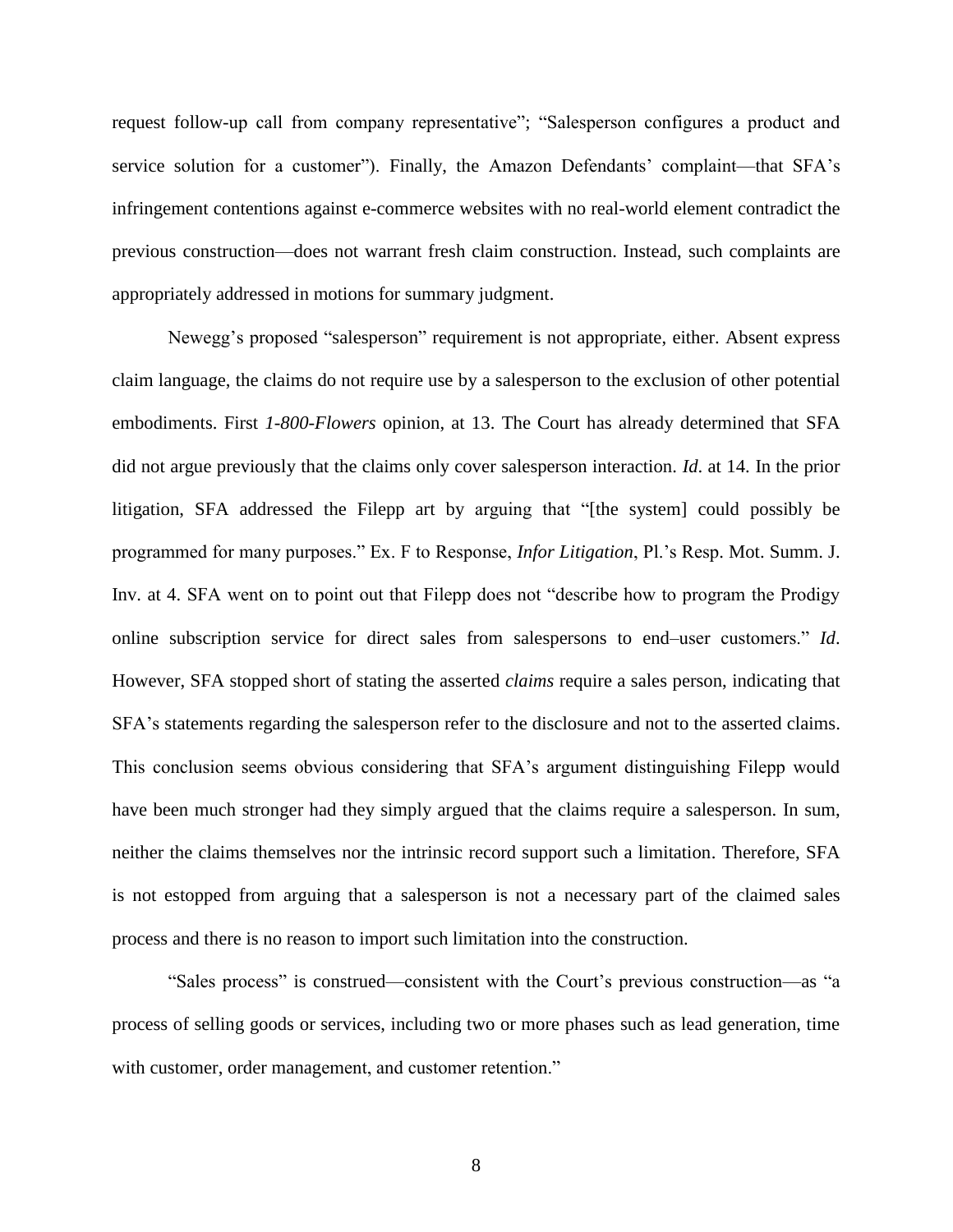# **"facilitate/facilitating/facilitate a sales process"**

These terms appear in Claims 1 and 40 of the '525 Patent and Claim 27 of the '341 Patent. SFA contends no construction is necessary. The Amazon Defendants propose "assist" and "assisting" in place of "facilitate" and "facilitating."<sup>2</sup> Thus, the dispute is whether the construction should replace the common claim word, "facilitate," with another common word and arguable synonym, "assist."

The Amazon Defendants contend their construction is correct because the Court previously described the sales process as a "real-life . . . process," and the specification repeatedly uses the word "assist" to describe the manner in which the claimed sales system assists humans through the various states of that process. Case No. 6:11cv52, Docket No. 339 at 8. Therefore, "assist" distinguishes between the computerized process and the real-life process. *Id*.

SFA argues that Defendants' construction is simply a back-door attempt to imply that salesperson action is a requirement of these claims, and thus improperly imports a limitation from the specification. Case No. 6:11cv52, Docket No. 335 at 8.

These terms need no construction. First, the meaning of "facilitate" is clear in the context of the claim and it will be readily understandable to the jury. *See O2 Micro Int'l Ltd. v. Beyond Innovation Tech. Co*., 521 F.3d 1351, 1362 (Fed. Cir. 2008) (recognizing that "district courts are not (and should not be) required to construe *every* limitation present in a patent's asserted claims"). The parties present no legally sound reason to replace the claim word, "facilitate," with the specification word, "assist." There is no reason to import claim limitations that are not required by the claim language or the intrinsic record. Second, the Court has already clarified

 $\overline{a}$ 

<sup>&</sup>lt;sup>2</sup> For example, "facilitate a sale," "facilitate a sales process," and "facilitate a new action." Case No. 6:11cv52, Docket No. 339 at 7–10.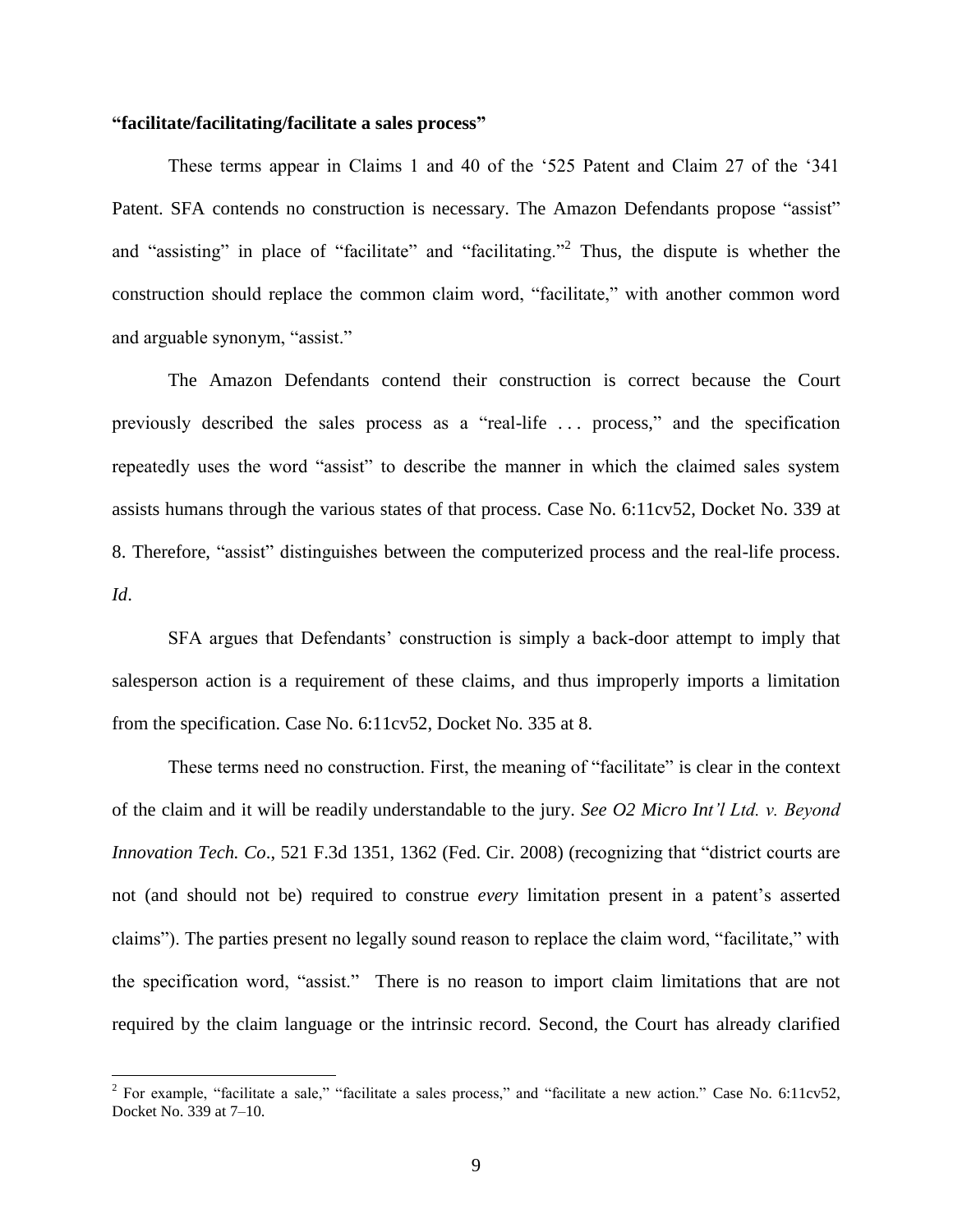that the sales process is a real-life activity but that it does not exclude computer involvement. *See supra* at 8 (citing first *1-800-Flowers* opinion, at 8). Thus, there is no need to further belabor the claim construction to highlight this distinction.

#### **"[facilitate a] new action"**

This term appears in Claims 1, 13, 31, 32 of the '341 Patent and Claims 1 and 20 of the '525 Patent. SFA contends no construction is necessary. The Amazon Defendants contend "facilitate a new action" should be construed as "to assist with a new action in the sales process," As "facilitate" has already been addressed, this dispute boils down to whether "new action" refers to an event *in the sales process*.

SFA argues that the term "new action" is used ordinarily in the context of the claims, and that Defendants' addition of "in the sales process" improperly imports a term from the specification to introduce a novel limitation wholly absent from the original term. Case No. 6:11cv52, Docket No. 335 at 10–11.

The Amazon Defendants argue that the term "new action" refers to an event in the reallife sales process because the claims consistently use "facilitate" for this type of real-life event. Case No. 6:11cv52, Docket No. 339 at 10. The Amazon Defendants further reason that the patents consistently use "act" or "action" to refer to that real-life sales process. *Id*. In other places, the claims describe certain events as occurring within the *computer* system, whereas this "new action" lacks such a description. *Id*. Therefore, the Amazon Defendants reason that this new action must occur outside the computer system, as part of the real-world sales process. *Id*.

It is not necessary to include "sales process" in the construction of "new action." It is clear from the claims that the new action is part of the sales process. *See Phillips*, 415 F.3d at 1314 ("[T]he claims themselves provide substantial guidance as to the meaning of particular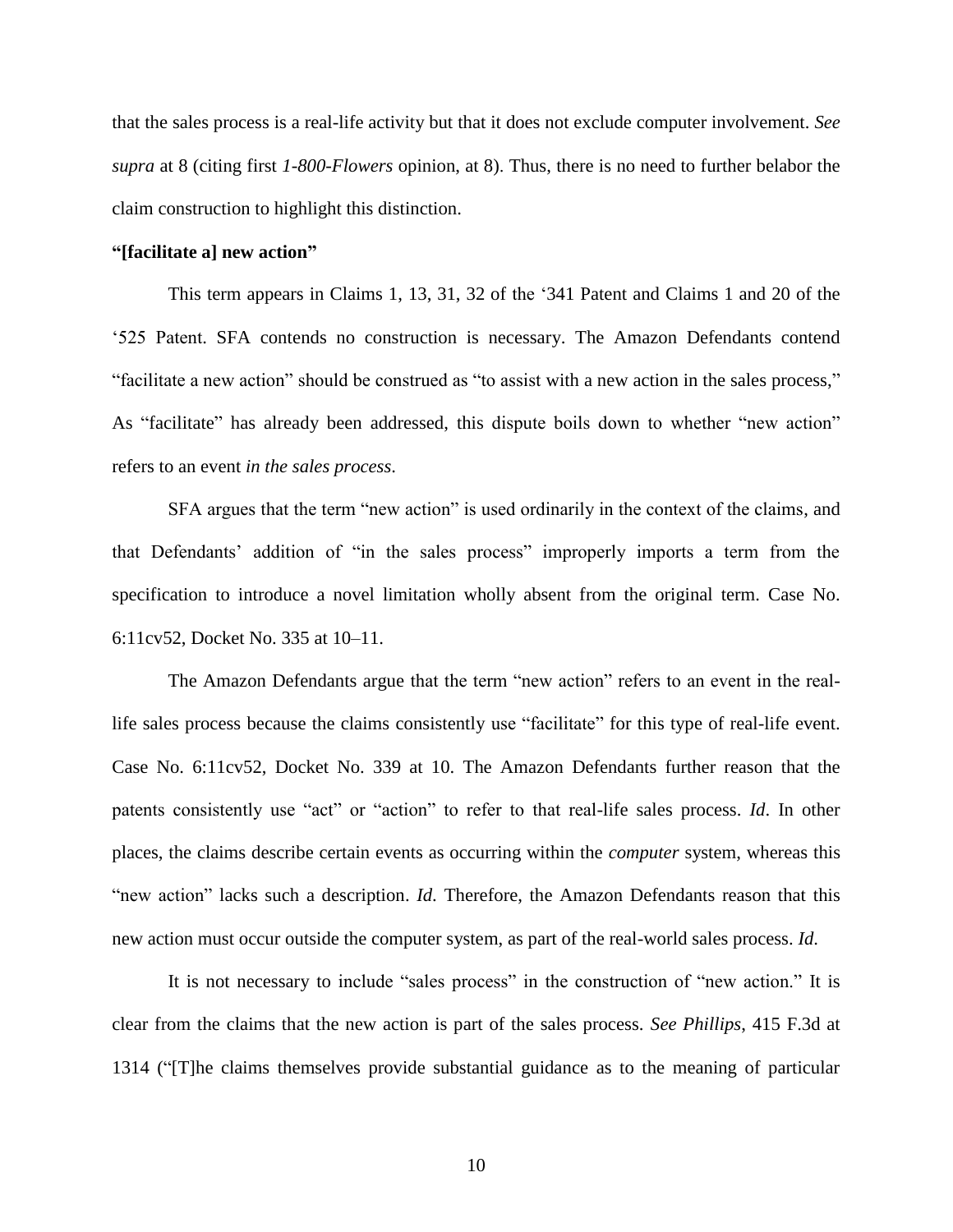claim terms"). Each of the disputed claims follows the same pattern. It starts with a computer designed to facilitate sales-process actions. Then, later in the claim, a "new action" appears:

a plurality of subsystems of a computer configured to electronically *facilitate one or more actions* performed during at least one phase of *the sales process*;

. . .

[an] event manager detecting one or more changes in information regarding an event occurring within the system and automatically initiating an operation in one or more particular subsystems of the computer to *facilitate a new action* based on the event

'341 Patent, 39:1–10 (emphasis added). *See also* 40:22, 33; 42:27, 42; 42:54, 65; '525 Patent, Claims 35:65–66, 36:8–9; 37:35–36, 44–45 (same). In each claim at issue, the term "new action" refers to the earlier "one or more actions . . . [in] the sales process." Logically, these "new actions" are just as much a part of the sales process as the predicate actions mentioned earlier in each claim. "New action" needs no further construction. However, the parties are cautioned to read this resolution of the dispute consistent with the previous holding that the sales process does not exclude computer activity, as explained above.

#### **"a computer implemented sales system"/"automated sales system"**

This term appears in the preambles of Claims 1, 27, 31, 33 of the '341 Patent and Claims 1 and 40 of the '525 Patent. The Court addressed this term in its first opinion in the *1-800- Flowers* case and determined it did not require construction. First *1-800-Flowers* opinion, at 11– 13. SFA asserts that no construction is necessary for this term or that, if construed, it should be given its plain and ordinary meaning. Newegg proposes a "computer system used to guide a salesperson or guide content to a salesperson automatically during multiple phases of a sales process." As with the construction of "sales process," the dispute revolves around whether this term should be construed so as to incorporate a salesperson.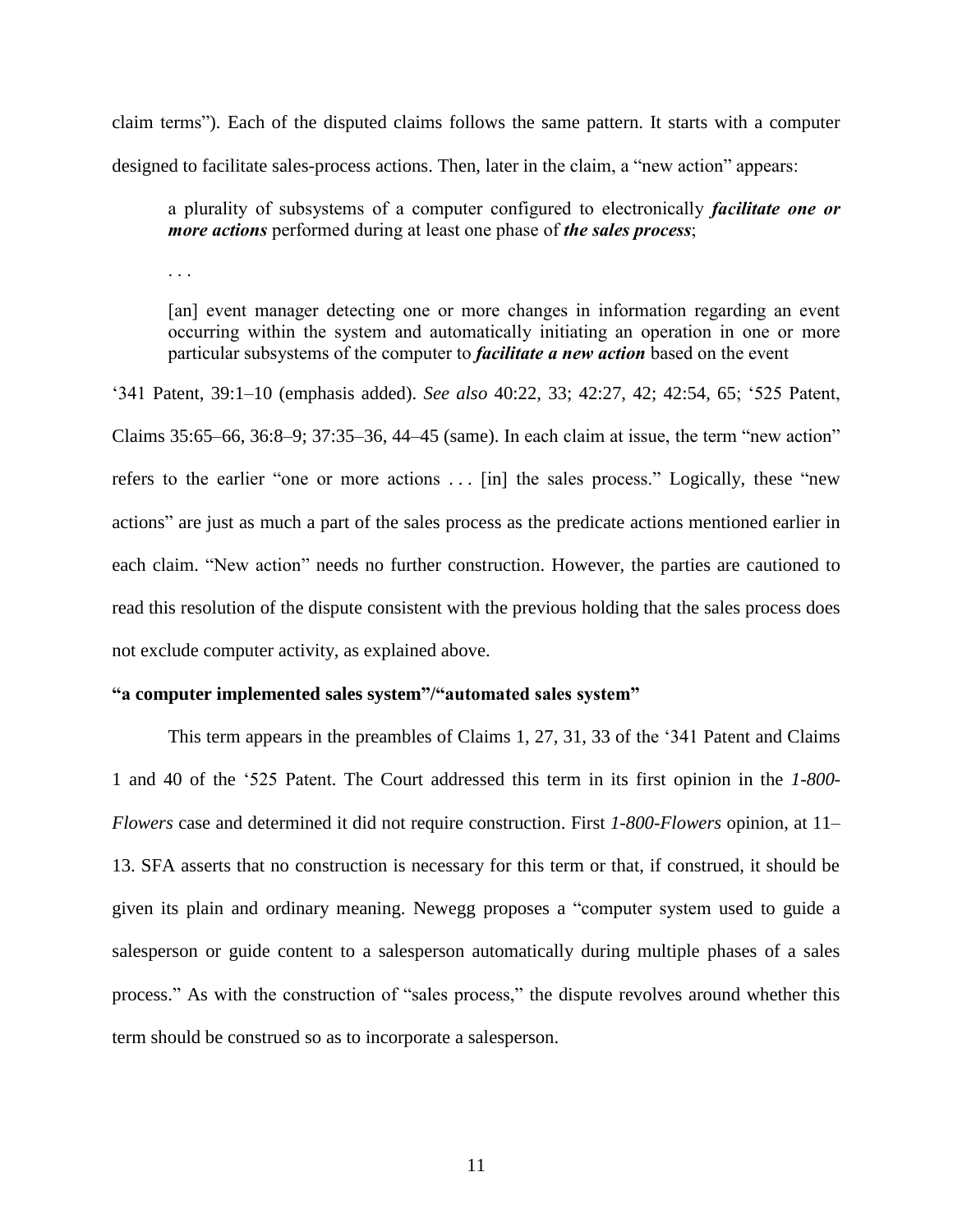SFA contends that because the term is clear on its face, the construction should not incorporate a salesperson. Case No. 6:09cv340, Docket No. 425 at 5–6. SFA also argues that the Court previously rejected the proposal to incorporate a salesperson because the specification does not describe using the claimed systems and methods to assist a salesperson to the exclusion of other potential embodiments. *Id*.

Newegg argues that its proposed construction reflects the proper essence of the invention, which is designed to help a salesperson make sales. Case No. 6:09cv340, Docket No. 430 at 12– 13. Newegg argues that the inventor used the salesperson to distinguish the invention from prior art during prosecution and in prior litigation. *Id*. Therefore, Newegg contends that an appropriate construction is one that makes clear that the system is intended to assist a salesperson. *Id*.

While the specification does describe using the claimed systems and methods to assist a salesperson, it does not do so to the exclusion of other potential embodiments. First *1-800- Flowers* opinion, at 12–13. Further, the Court will not import a salesman limitation where a salesperson is not literally required by the claims. "[A] computer implemented sales system"/"automated sales system" does not require construction.

#### **"event manager"**

This term appears in Claims 1, 27, 28, 29, 30, 31, and 33 of the '341 Patent and Claims 1, 40, 41, 42, and 43 of the '525 Patent. The Court has twice previously reviewed this term as it appears in the '525 Patent, first in the *Infor* opinion and again in the first *1-800-Flowers* opinion. Case No. 6:07cv067, Docket No. 211 at 8–9; Case No. 6:09cv340, Docket No. 333 at 22. The original construction was "hardware and/or software." *Infor* at 9. Later, in response to a dispute as to whether the event manager is structural, the Court amended the construction to "hardware and or software that is within a computer implemented sales system." First *1-800-Flowers*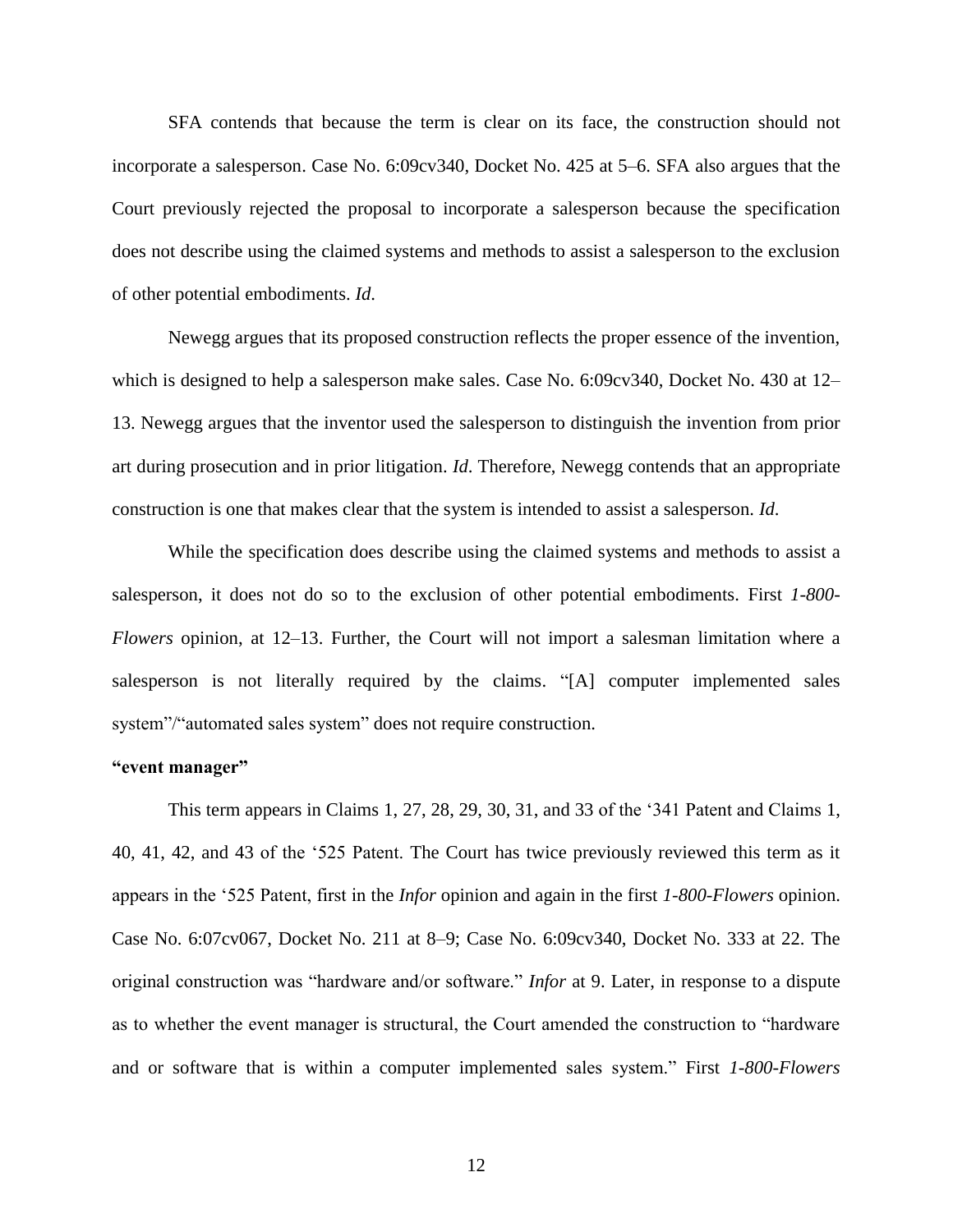opinion, at 22. SFA proposes the construction adopted in the first *1-800-Flowers* opinion. Defendant Newegg proposes "an inference engine that is functionally separate from the subsystems." The disputes are whether: (1) the absence of the '525 Patent's "inference" claim limitations from the '341 Patent necessitates a more detailed definition to include an "inference engine;" and (2) the event manager must be functionally separate.

## **1) Inference Requirement**

Newegg argues that "event manager" must be clarified because Claims 1 and 40 of the '525 Patent recite "an event manager . . . inferring occurrence of the event . . . , " while Claims 1 and 27 of the '341 Patent do not recite any inference capability. Case No. 6:09cv340, Docket No. 430 at 19. Newegg suggests that the Court referred to this inference capability in its previous determination that additional claim limitations on the event manager in the '525 Patent prevent it from reading on "anything under the sun." *Id*. at 20. According to Newegg, the prosecution history also suggests that the inference capability is central to the '525 Patent. *Id*. Thus, Newegg argues that the previous construction, absent an inference limitation, would allow the event manager to read on "anything under the sun." *Id*.

SFA asks for adoption of the previous construction to be consistent. Case No. 6:09cv340, Docket No. 425 at 9. SFA maintains that there is no further need for clarification and it is improper to import a specific embodiment into this claim term. *Id*.

The construction in the first *1-800-Flowers* opinion is appropriate. The term's construction was based on the '525 Patent's specification, which remains unchanged, and is substantively identical to the '341 Patent's specification. The inference engine discussed by the patents is described as an option for "an alternative embodiment" employing an expert system. *See* '341 Patent, Col. 36–37. The effect of Newegg's request is to limit the subject claims to this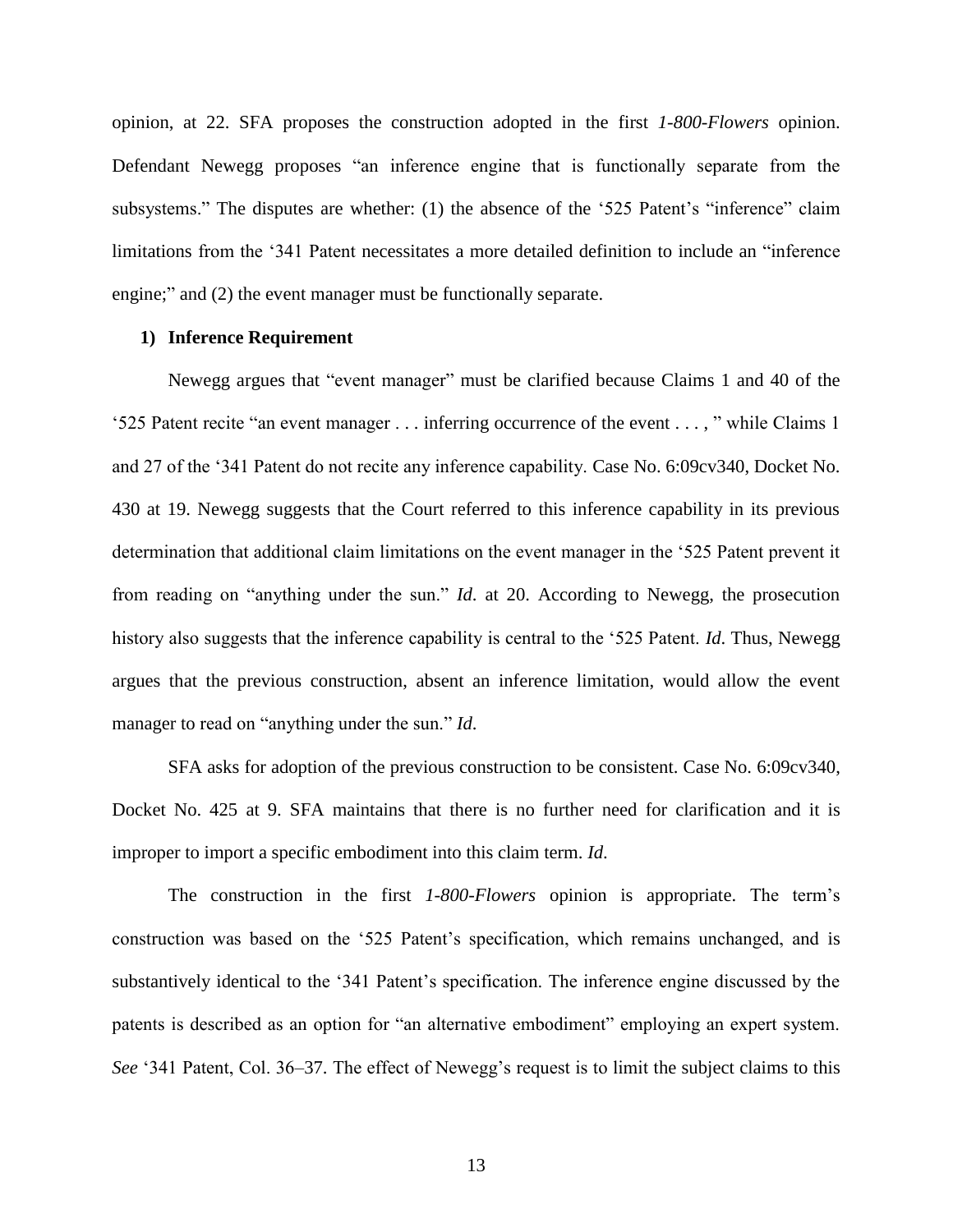alternative embodiment. Furthermore, each independent claim at issue provides multiple functional limitations to the "event manager," thus preventing an overly broad reading of the term. Therefore, the event manager cannot read anything under the sun.

# **2) Functionally Separate Requirement**

Newegg further proposes "an inference engine that is *functionally separate* from the subsystems" because the event manager is always described and shown as being functionally separated from the subsystems. *Id*. at 22–23. Newegg argues that since the event manager is the brain of the claimed system, it must be separate from the various subsystems in order to interface with them. *Id*.

SFA contends Newegg's proposed "functionally separate" language does not correspond to any part of the term being construed. Case No. 6:09cv340, Docket No. 425 at 9. Therefore, SFA argues that adding this language to the construction would improperly create new limitations. *Id*.

Adding "functionally separate from the subsystems" to the construction would muddy the term instead of clarifying it. The claims recite an event manager "coupled to the subsystems and configured to" realize various operations within them. '341 Patent, Col. 50–65. While in one sense the event manager has a distinct function from that of each subsystem, at the same time the event manager works in conjunction with each system to realize any given function. For example, Figure 5 of the '525 Patent shows the event manager working with the order management component. '525 Patent, 3:3–4. The claims set out the functionality of the event manager with sufficient specificity such that adding additional limitations to the construction is unnecessary.

In sum, the parties have not proposed any meritorious clarification for "event manager"

14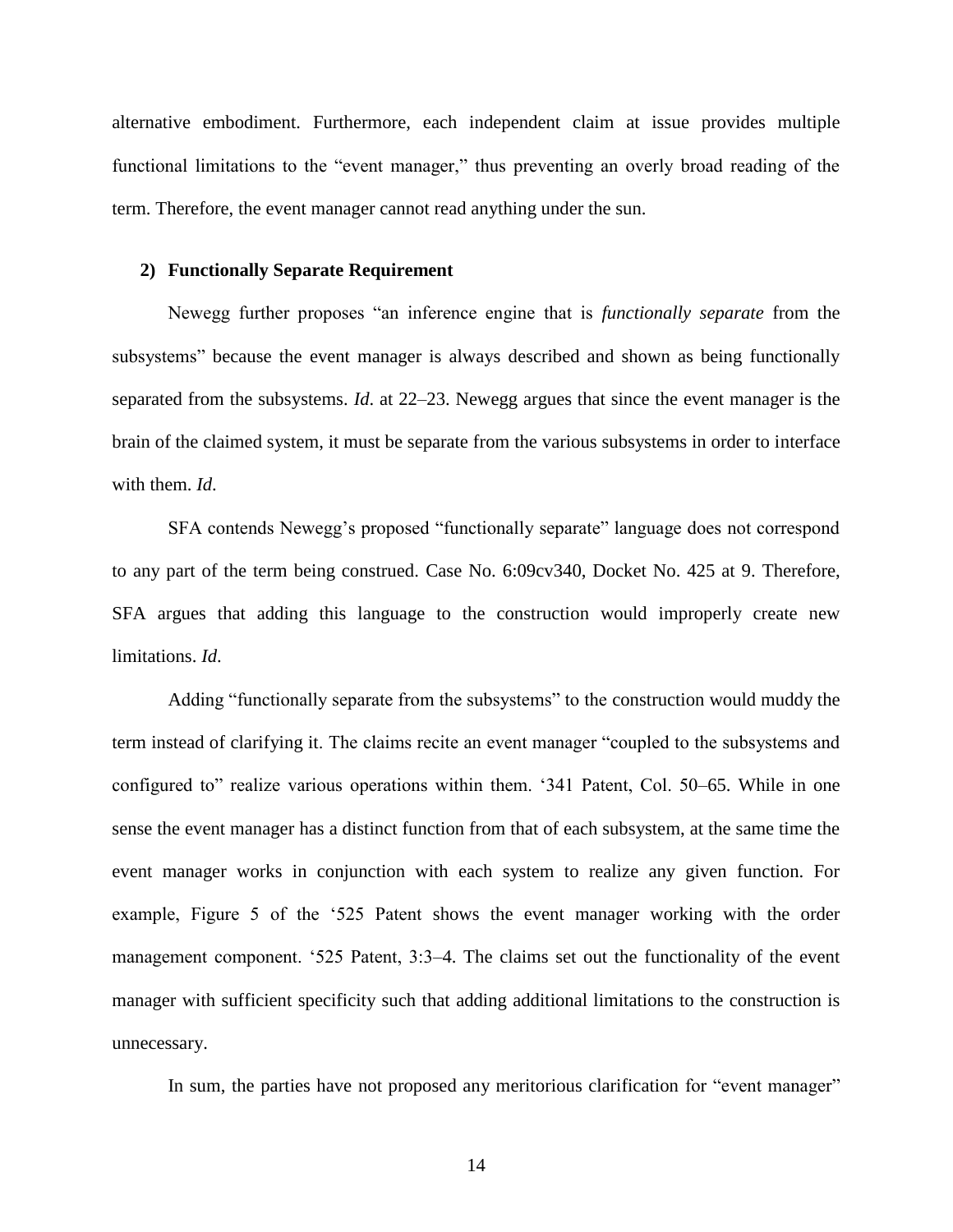and there is no reason to read additional limitations into this term. Consistent with its prior construction, "event manager" is construed as "hardware and/or software that is within a computer implemented sales system."

#### **"detecting one or more changes in information regarding an event"**

This term appears in Claims 1 (event in the system), 13 (event in the sales process), 27 (event in the system), and 32 (event in the sales process) of the '341 Patent. SFA suggests that no construction is needed. Newegg proposes "detecting one or more changes in information concerning an event *that exists in the system*." The dispute centers around whether the detected changes in events are limited to *pre-existing* events.

SFA offers several reasons for leaving this term unconstrued. First, SFA submits that commonly understood words like "detect" and "information" need not be defined, and there is no indication of a special meaning in the context of the claims. Case No. 6:09cv340, Docket No. 425 at 9. SFA also contends that to the extent "event" has a special meaning, it has already been construed in the '525 patent in the context of "event occurring in the system" and "event occurring in the sales process.<sup>33</sup> *Id*. at 10. Further, since the claims alternatively use the term "event" to refer to events occurring in the system (e.g., Claims  $1 \& 27$ ) and events occurring in the sales process (e.g., Claims 13 and 32), limiting all claimed events to system events would contradict the express claim language. *Id*.

Newegg argues that the specification illustrates that when changes in information regarding an event occurs in the system, that information already existed in the system. Case No. 6:09cv340, Docket No. 430 at 26. For example, Newegg points to portions of the specification

 $\overline{a}$ 

<sup>&</sup>lt;sup>3</sup> The previous construction of "event occurring in the system" was "an operation of the software or hardware making up the sales system." First *1-800-Flowers* opinion, at 7. The previous construction of "event occurring in the sales process" was "a real-life action or inaction that occurs in the sale process." *Id.* at 10.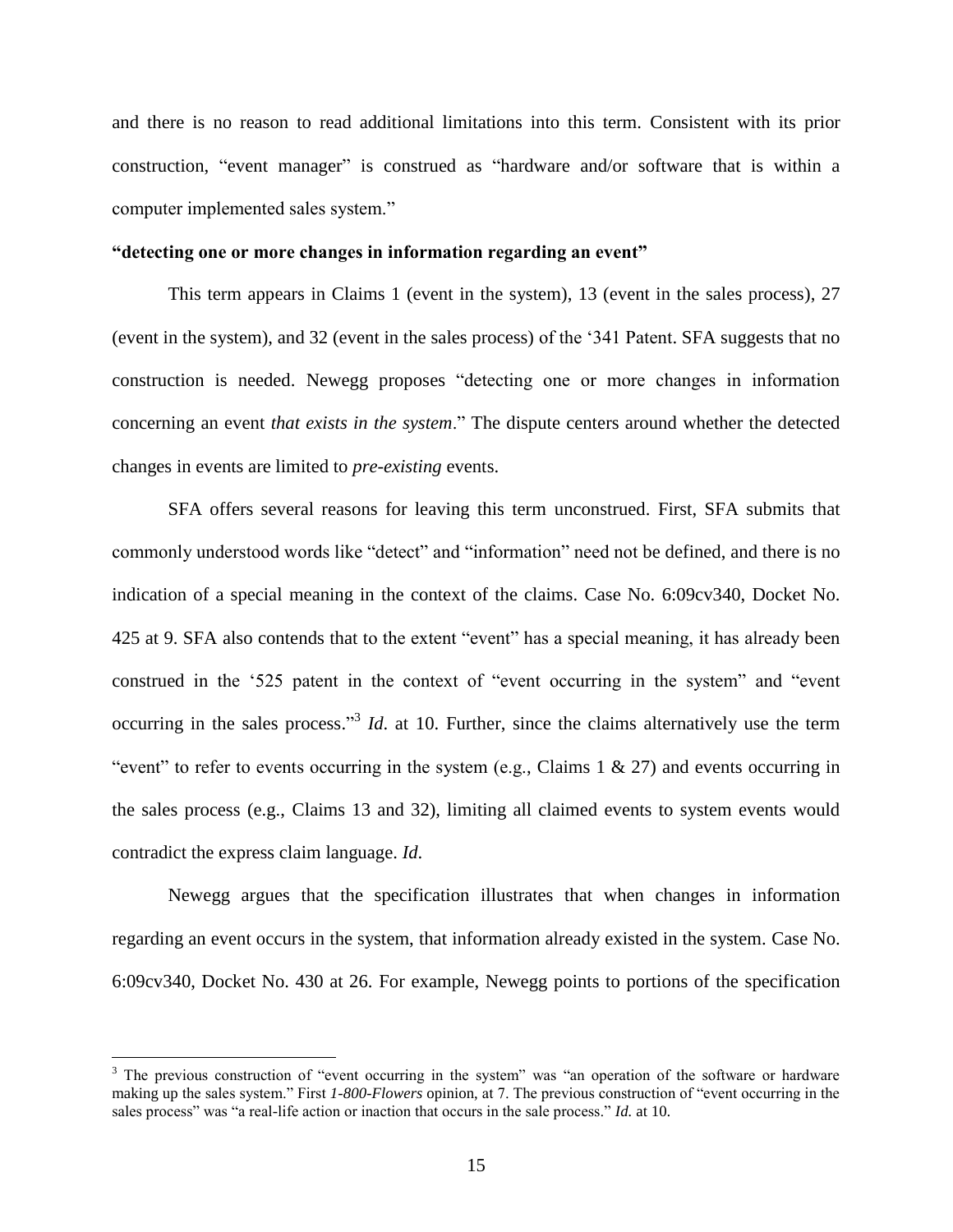that recite an automatic checking of changes made to information in the system, and reasons that such information necessarily already existed in the system. *Id.* at 26.

The plain language of the claims includes information regarding new events and preexisting events. The claims recite "changes in information regarding *an* event." The specification, which discusses the occurrence of events and the subsequent action of the system, does not contradict the claim language. Contrary to the plain claim language and the specification's teachings, Newegg's proposal would limit the claim so that new events could not satisfy this limitation. In addition, Newegg's proposal requires that all events "exist[] *in the system.*" As noted above, each of the subject claims expressly requires either events occurring in the system or events occurring in the sales process. Thus, Newegg's proposal would be either duplicative of Claims 1 and 27 or contradictory to the express claim language of Claims 13 and 32. This term needs no construction.

#### **"event occurring within/in the system"**

This term appears in Claims 1 and 27 of the '341 Patent. SFA proposes adoption of the Court's prior construction, "an operation of the software or hardware making up the sales system." First *1-800-Flowers* opinion, at 7. Defendant Newegg proposes "an internal software or hardware activity that corresponds to an event in the sales process." The disputes include whether the system events: (1) must be internal; and (2) necessarily correspond to events in the sales process.

SFA argues the Court's previous construction is proper, whereas Newegg's proposed construction would introduce an additional limitation not contemplated by the claims. Case No. 6:09cv340, Docket No. 425 at 13. Despite the fact that the Court previously distinguished an "event occurring within/in the system" from an "event occurring in the sales process," Newegg's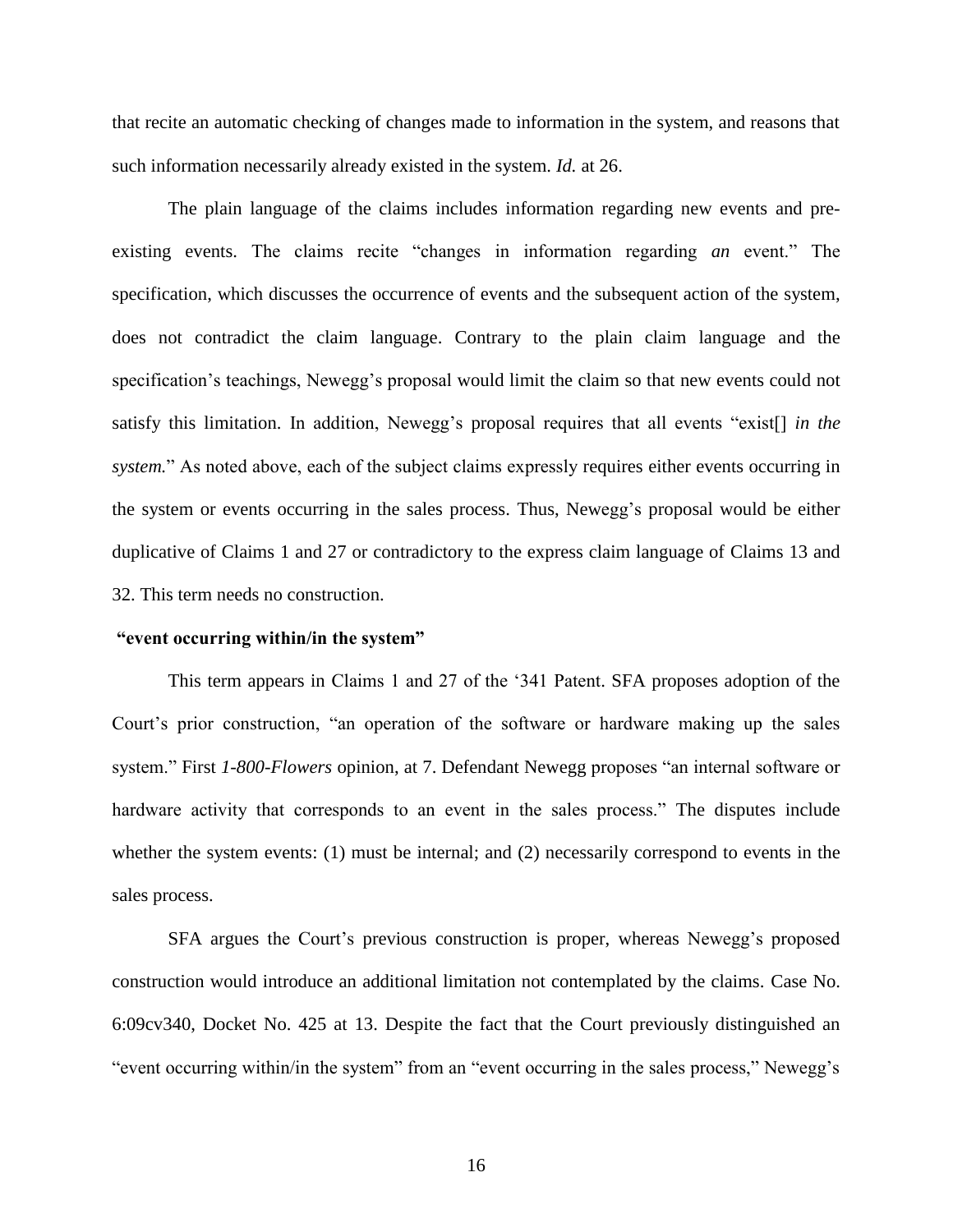proposed construction makes "event occurring within the sales process" a requirement of an "event occurring within the system." *Id*.

Newegg points to the specification to support its arguments that the software or hardware activity must be internal. Case No. 6:09cv340, Docket No. 430 at 27–28 ("a sales event may be an event in the sales process, . . . while an application event may be an internal operation of the sales system  $\dots$ ."). Newegg also contends that, according to the specification, application events "generally represent a sales event occurring in the sales process." *Id.*

The Court has already construed an "event occurring within the system" as "an operation of the software or hardware making up the sales system." Although the specification does mention the word "internal," the Court's construction contemplates that word by referring to "hardware or software making up the sales system." Newegg's proposal confuses rather than aids the Court's construction by raising the question of what is "internal" hardware or software. Further, it is not necessary to define the system event as one "that corresponds to an event in the sales process" because any correspondence between events in the sales process and events in the system is already expressly required by the claims. For example, Claim 1 recites a subsystem that "determines if the event has occurred previously in the sales process and updates another event or task in at least another subsystem. . . ." '341 Patent, 39:11-14. While consistent with many embodiments, Newegg's proposal would require both types of events in every claim, thereby improperly importing limitations. Therefore, consistent with the Court's previous construction, "event occurring within/in the system" is construed as "an operation of the software or hardware making up the sales system."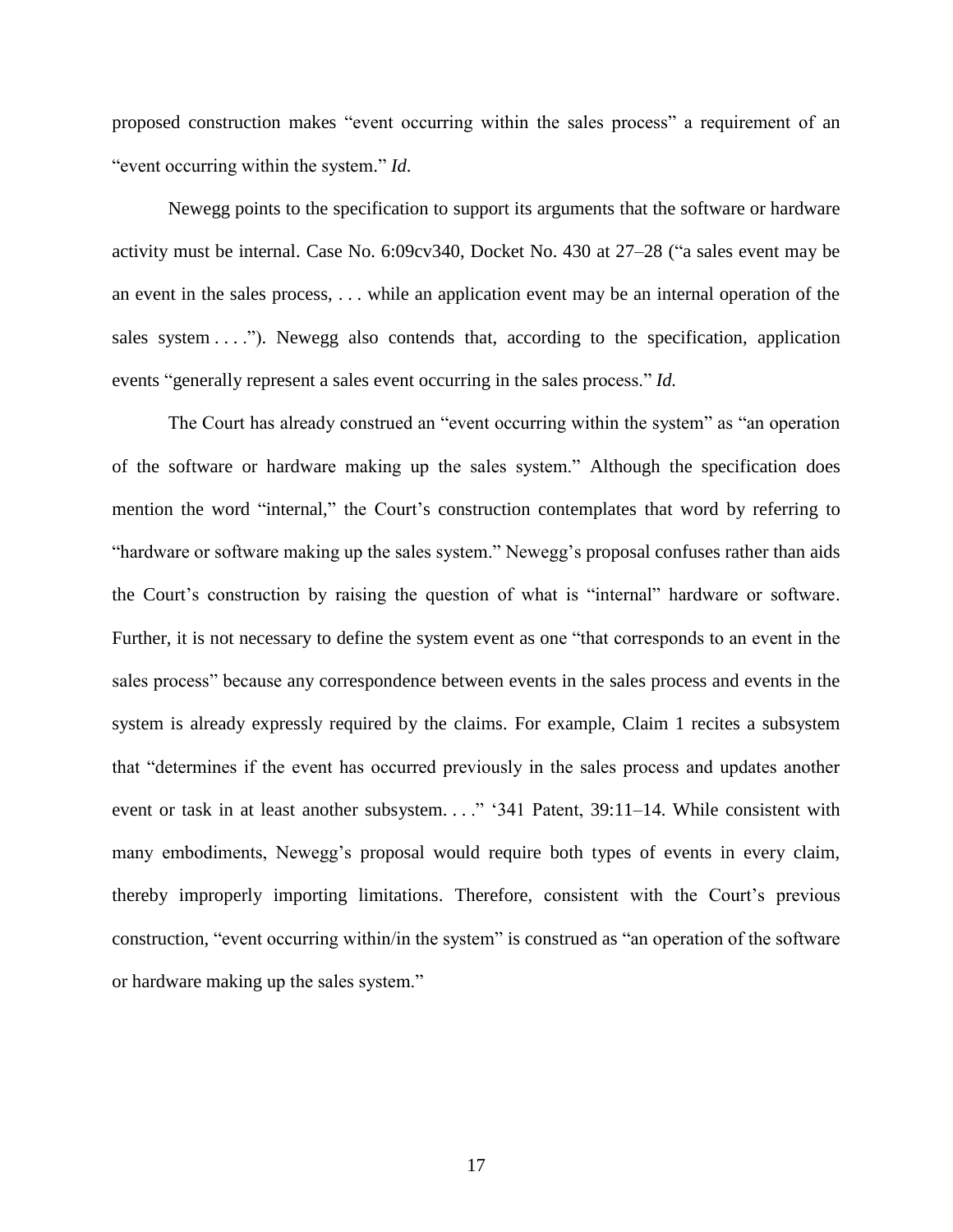#### **"the event has occurred previously in the sales process"**

This term appears in Claims 1, 13, 27, 31, 32, and 33 of the '341 Patent. SFA contends that the term does not require additional construction beyond the previous constructions of "event" and "sales process." The Amazon Defendants propose "the event has occurred previously in the same sales process in which an item or service is sold." Newegg proposes "determines if the event is at least the second occurrence of the event in the same sales process that pertains to the customer associated with the event." The dispute is whether construction is necessary to define *which* event and sales process are referenced by "the event" and "the sales process."

SFA contends that no construction is necessary because "event" and "sales process" have already been construed, and "occurred previously" does not acquire any special meaning here that would require construction. Case No. 6:09cv340, Docket No. 425 at 11. Furthermore, mentions of *the* event and *the* sales event clearly refer back to the event or sales process mentioned earlier in the claim. *Id*. at 12. SFA states that any confusion about this antecedent basis can be resolved by jury instructions rather than through a claim construction that creates new limitations. *Id*. at 12.

The Amazon Defendants contend that the event and sales process in this term refer to the *same* event and sales process, respectively, mentioned earlier in each claim. Case No. 6:11cv52, Docket No. 339 at 15. By example, Claim 13 recites "detecting one or more changes in information regarding *an* event occurring in *the sales process*" and later "determin[ing] if *the* event has occurred previously in *the sales process*." *Id*. Therefore, the latter phrase refers back to the same event mentioned earlier and refers to the same sales process. *Id*.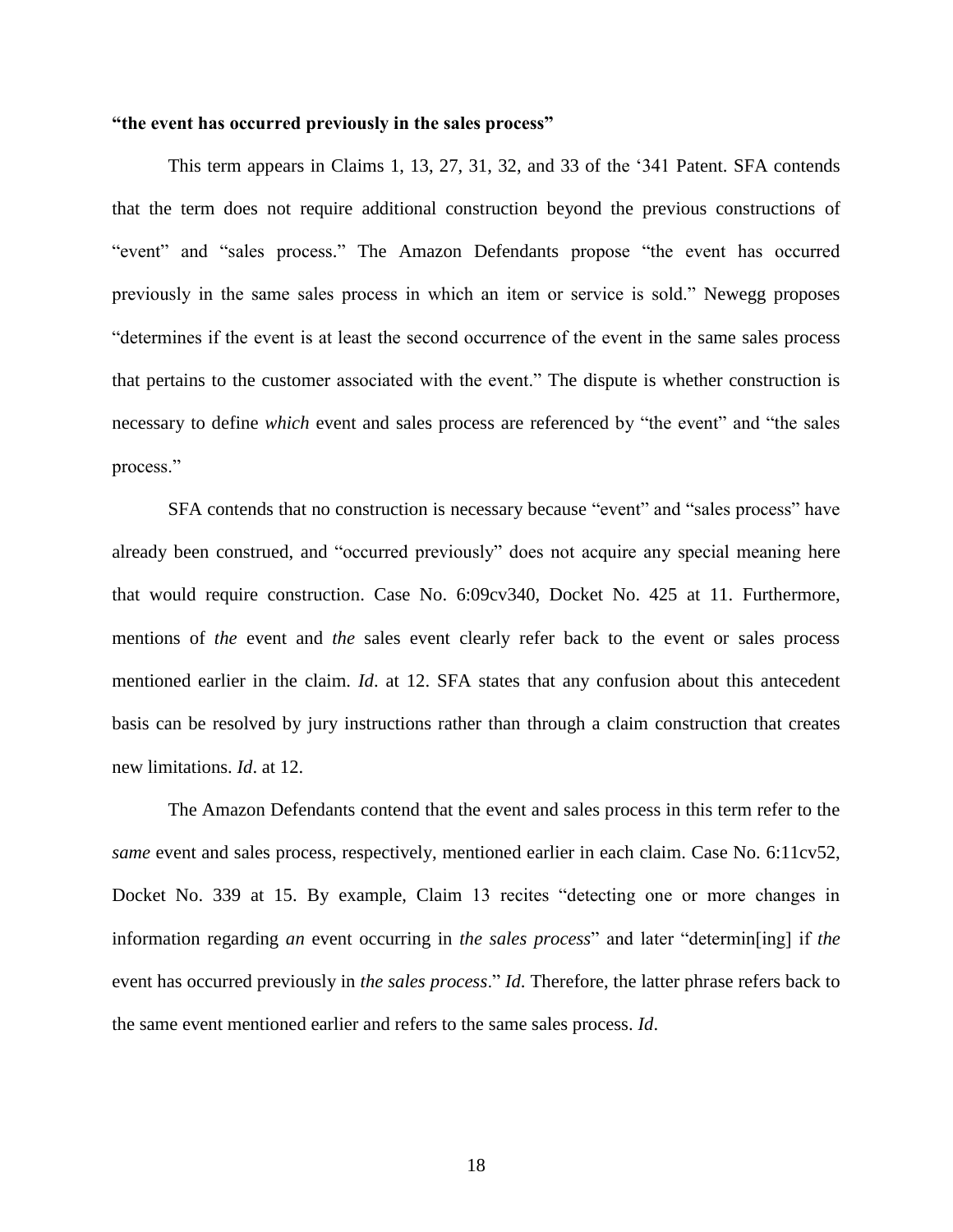Similarly, Newegg argues that without construction, the term "occurred previously" could apply to any previous event in any sales process ever completed, without any meaningful boundaries. Case No. 6:09cv340, Docket No. 430 at 23. Therefore, Newegg seeks to construe the term to clarify that "the event" refers to a prior event that occurred in the present sales process. *Id.* at 24. Moreover, a given sales process necessarily relates to a specific customer, with steps such as scheduling "follow up activities," "receiving[ing] and shar[ing] all information related to that customer's contact with the company," and "identify[ing] customer as a potential customer for accessories." *Id*. at 24. Finally, Newegg contends that if an event has "occurred previously," this occurrence logically must be *at least the second occurrence* of the same event. *Id*. at 25.

With respect to this dispute, there is no legally sound reason to confine the claims beyond the literal syntax of the express words and the prior construed terms. Grammatically, the general rule is that the first mention of a noun is preceded by *a* or *an* and subsequent references to the same noun are preceded by *the* or *said*. As an example, the second mention of "sales process" ("the sales process") refers back to the first mention ("a sales process") and both relate to the same "process of selling goods or services, including two or more phases such as lead generation, time with customer, order management, and customer retention" (the construction for "sales process."). The same analysis applies for the events. Therefore, the claim syntax, combined with the prior constructions of "event" and "sales process," is sufficient to resolve the parties' dispute, and this term does not require separate construction.

#### **"context"/"infer[ring] . . . a context"**

"Context" appears in Claims 1–4, 15, 16, 18–21, 24, 27, 28, 30, 32, and 40 of the '525 Patent. In the *Infor* case, the Court adopted the parties' agreed construction: "information already existing within the system that becomes relevant upon the occurrence of an event." *Infor* opinion,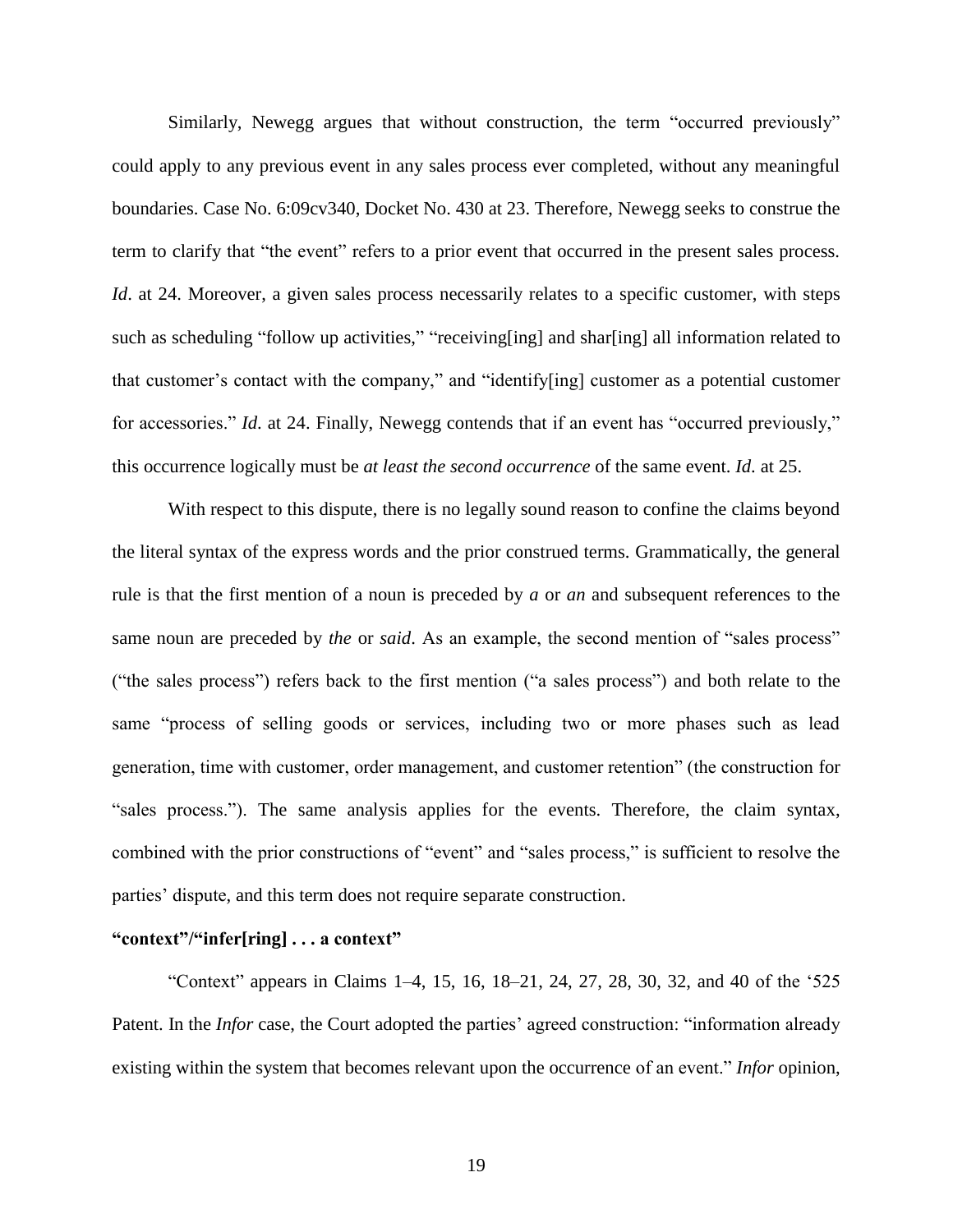at 7. The Court adopted the same definition in the *1-800-Flowers* case. First *1-800-Flowers* opinion, at 15. SFA proposes the Court's prior construction. The Amazon Defendants propose "the circumstances in which an event occurs, a setting."

"[I]nfer[ring] . . . a context" appears in Claims 1, 20, and 40 of the '525 Patent. The Court previously construed this term as "logical process by which the fact that information already existing within the system becomes relevant upon the occurrence of an event is derived by application of logical rules." First *1-800-Flowers* opinion, at 17–18. While originally the parties advocated for different constructions, at the *Markman* hearing the parties reached an agreed construction that adds "to known or assumed facts" to the end of the Court's prior construction. 4 Thus, "infer[ring] a context" is construed as a "logical process by which a context is derived by application of logical rules to known or assumed facts." Further, "context"—consistent with the Court's prior construction—is construed as "information already existing within the system that becomes relevant upon the occurrence of an event."

# **"infer[ring] . . . occurrence of the event [occurring within/in the system]"**

This term appears in Claims 1, 20 and 40 of the '525 Patent. SFA argues no construction is needed or, if construed, the prior constructions of "infer[ring]" and "event occurring within/in the system" should be combined to read: "logical process by which an occurrence of the event is derived by application of logical rules." The Amazon Defendants propose "a logical process by which the fact that a hardware or software operation internal to the system has occurred is derived from known facts by the application of logical rules." The central dispute is whether the inferred event is necessarily the antecedent "event within the system."

 4 "The Court: It would read, 'logical process by which a context is derived by . . . application of logical rules to known or assumed facts.' . . . [D]o we have an agreement then that will be the definition by agreement? Is that agreeable to Defendants?. . . . Mr. Fowler: Your Honor, we prefer our construction, but this would be acceptable as an alternative. The Court: So do I take that as an agreement? Mr. Fowler: Yes, Your Honor. The Court: Plaintiffs agree? Mr. Fenster: Yes, sir." Case No. 6:09cv340, Docket No. 444 at 47–49.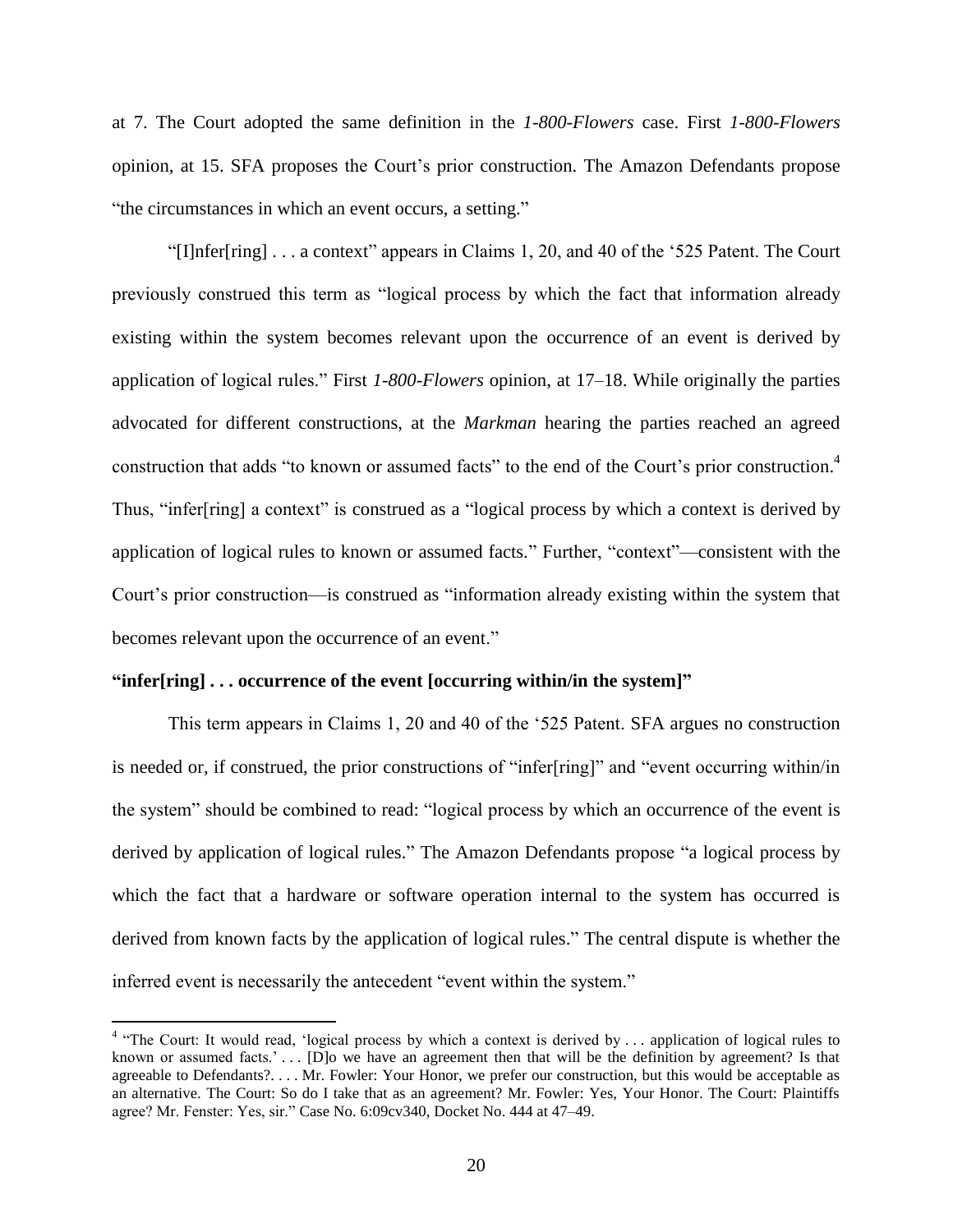SFA contends that, because the Court has previously construed both "infer[ring]" and "event occurring within/in the system," this new permutation that combines the two terms need not be separately construed. Case No. 6:11cv52, Docket No. 335 at 34. While SFA agrees that there is an antecedent basis for the term "the event," SFA believes that crafting the effects of that antecedent basis for the claim construction is improper. Case No. 6:11cv52, Docket No. 349 at 5. SFA contends that the normal rules regarding antecedent basis adequately define the scope of the claims such that no additional construction is necessary. *Id*.

The Amazon Defendants argue that their proposed construction clarifies that the event refers to the antecedent system event ("event occurring within the system"). Case No. 6:11cv52, Docket No. 339 at 11. Since that antecedent term has already been construed as "an operation of the software or hardware making up the sales system," Defendants argue that their construction correctly clarifies that "the event" refers back to that same internal event. *Id*.

Defendants' proposal amounts to a request to clarify claim syntax by adding an overlapping claim construction. However, applying ordinary principles of claim syntax is sufficient to resolve the parties' dispute. For example, Claim 1 of the '525 Patent recites "detecting one or more changes in state characteristic of *an event occurring within the system*, inferring occurrence of *the* event and a context in which *the* event occurred" (emphasis added). It is clear that the second two mentions of "the" event refer to the antecedent "event occurring within the system." No further construction is necessary.

### **"lead"**

This term appears in Claims 5–10, 12, 33–37, 39, and 42 of the '525 Patent and Claims 5–10, 12, 20–24, and 26 of the '341 Patent. SFA argues that no construction is necessary. Newegg proposes "an individual determined to be a potential customer based on previously

21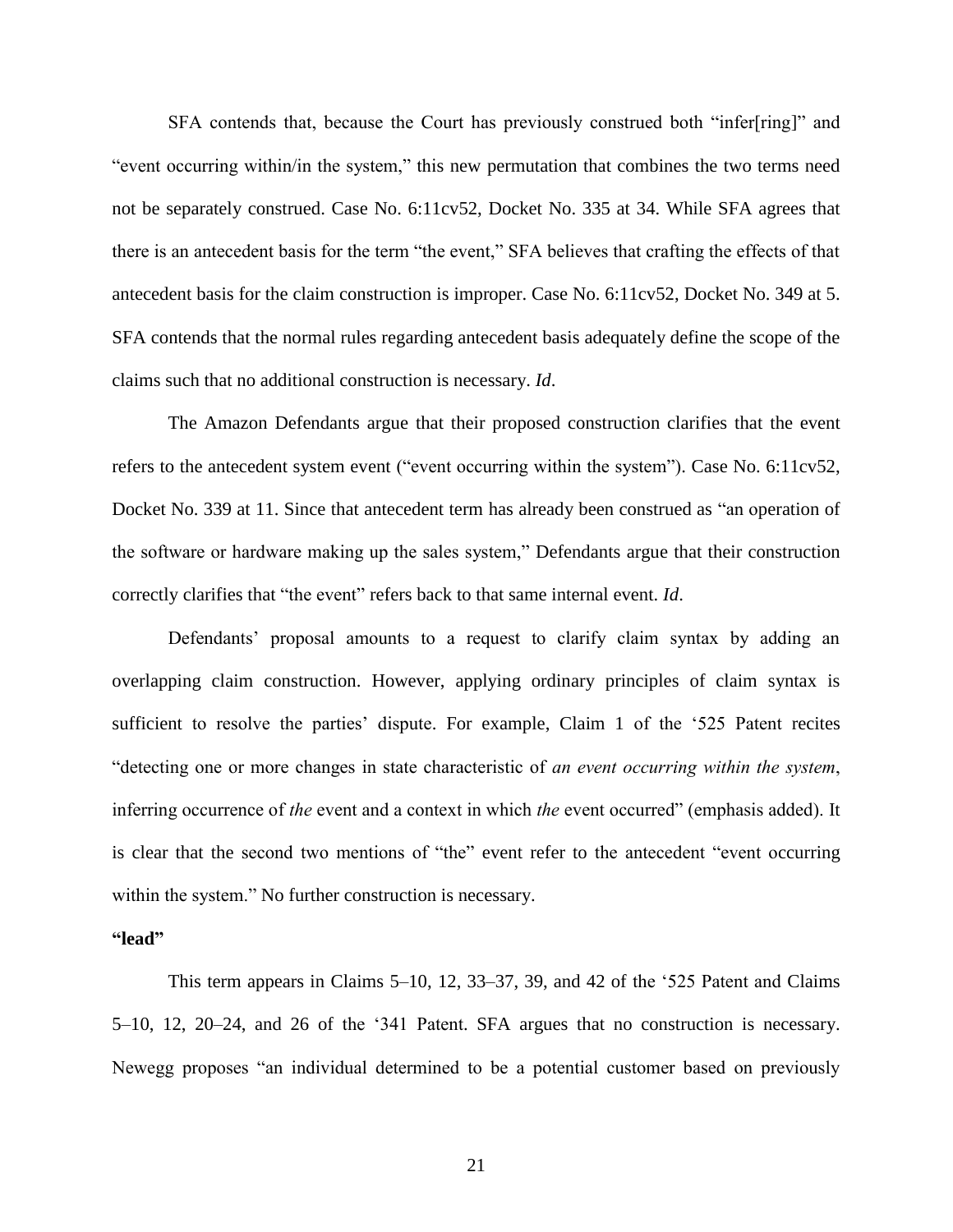obtained information relating to the individual's identity, prior purchases, and product interests." The dispute is whether "lead" must be a potential customer.

SFA argues that "lead" should be given its plain and ordinary meaning. Case No. 6:09cv340, Docket No. 425 at 15. SFA contends that Newegg's definition of a lead as "an individual determined to be a potential customer" conflicts with the specification. *Id*. at 16. For example, the specification differentiates between a lead and a potential customer where it states that "[c]onventional lead management systems . . . assist sales personnel in developing customer leads into potential customers." '341 patent, 1:46–48. *Id*. at 16. According to SFA, Defendant's construction of "lead" would render this statement redundant. *Id*.

Newegg argues that both the claims and specification use "lead" to refer to a "potential customer." Case No. 6:09cv340, Docket No. 430 at 16–17. For example, the specification explains that one subsystem's goal is "committing a customer to a specific purchase, i.e., converting the 'lead' into a purchasing customer." *Id.* at 17 (citing '341 Patent, 8:51–54). The specification also recites an event manager that can suggest "that the particular customer may be a prospective lead." *Id*. (citing '341 Patent, 15:4–11). Newegg concludes that these equivalencies mean "lead" is an "individual determined to be a potential customer" based on several pieces of information: the individual's identity, prior purchases, and product interests. Newegg contends that the specification supports a construction that includes this information because it recites that "information such as names, addresses, and product interests of potential customers is gathered. . . . Sales information . . . such as information previously gathered, purchased databases, or previous customers, may also be used in conjunction with the lead generation component to identify potential customers." '341 Patent, 8:21–31.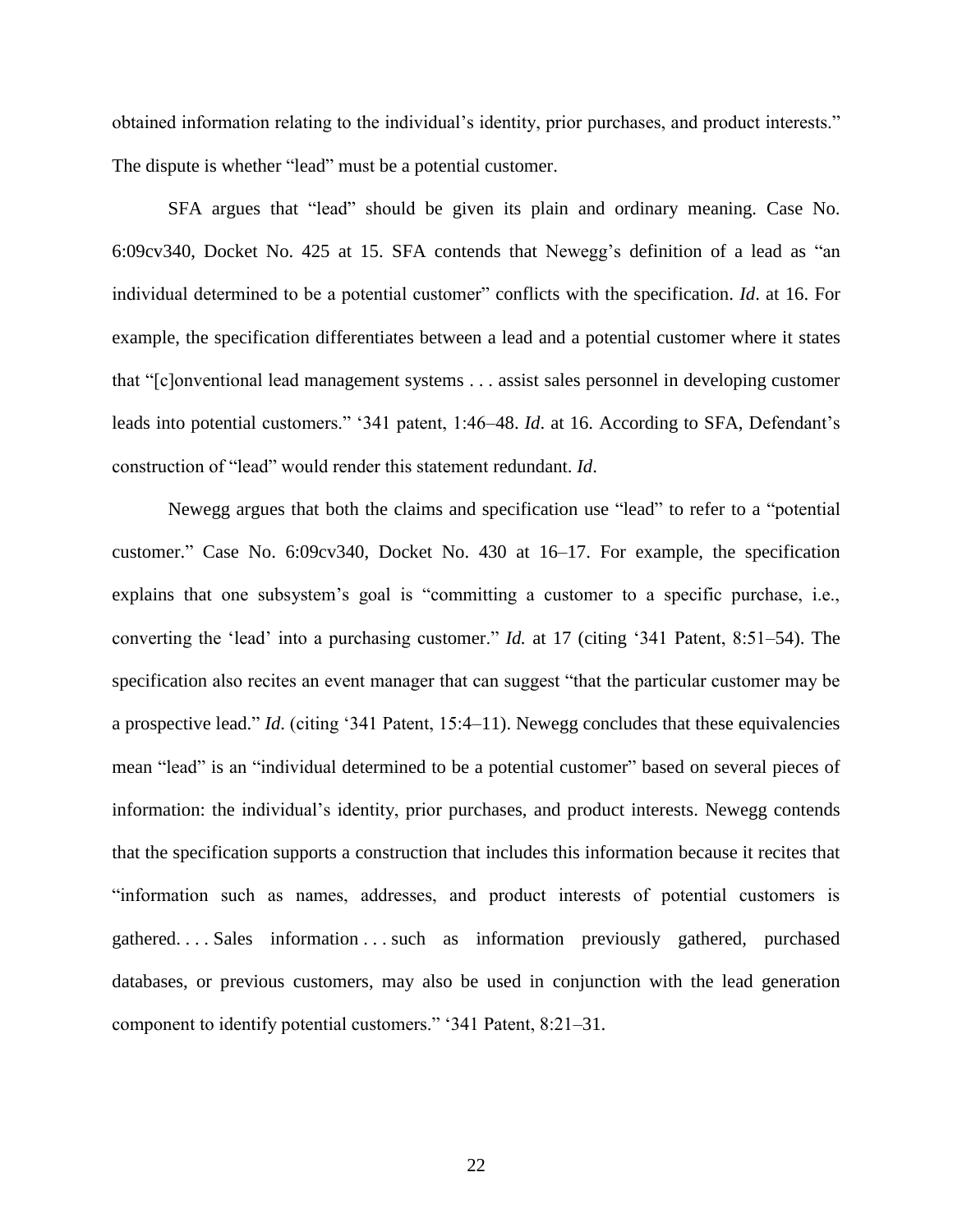Newegg's argument must be rejected because it seeks to replace the ordinary meaning of a common word—lead—with strict limitations gleaned from merely anecdotal comments in the specification. Newegg's proposal to limit a "lead" to a "potential customer" would require a special definition or disavowal, neither of which is present here. The specification plainly uses the word "lead" in contexts where it does not refer to an individual determined to be a potential customer: "[c]onventional lead management systems have been developed, for example, to assist sales personnel in *developing customer leads* into *potential customers*." '341 patent, 1:46-48 (emphases added). Here, a lead only has the possibility, if developed, of *becoming* a "potential customer." The specification also mentions "lead" as just one of various types of data. For example: "Each of the above-described components are driven in some respect by data and information, such as prices, specifications, competition, features and benefits, leads, names, financing, sales programs, etc." '341 Patent, at 11:2-6. It would make no sense to replace "lead" with "individual determined to be a potential customer" in such cases. Since a jury will understand the term lead as it applies in each context of the claim better than any definition that attempts to narrow or broaden the common understanding of the term, no construction is necessary.

#### **"first memory storing a plurality of rules"**

This term appears in the Claims 4, 19, and 32 of the '341 Patent. Claim 4 is representative of the patent's usage of the term:

The system of Claim 1, further comprising: a first memory storing a plurality of rules, each rule indicating at least one subsequent action to be taken by a subsystem of the sales system upon occurrence of a corresponding event occurring in a particular context; and a decision subsystem to identify a rule stored in the first memory corresponding to the event and for initiating operation of the particular subsystem based on the identified rule.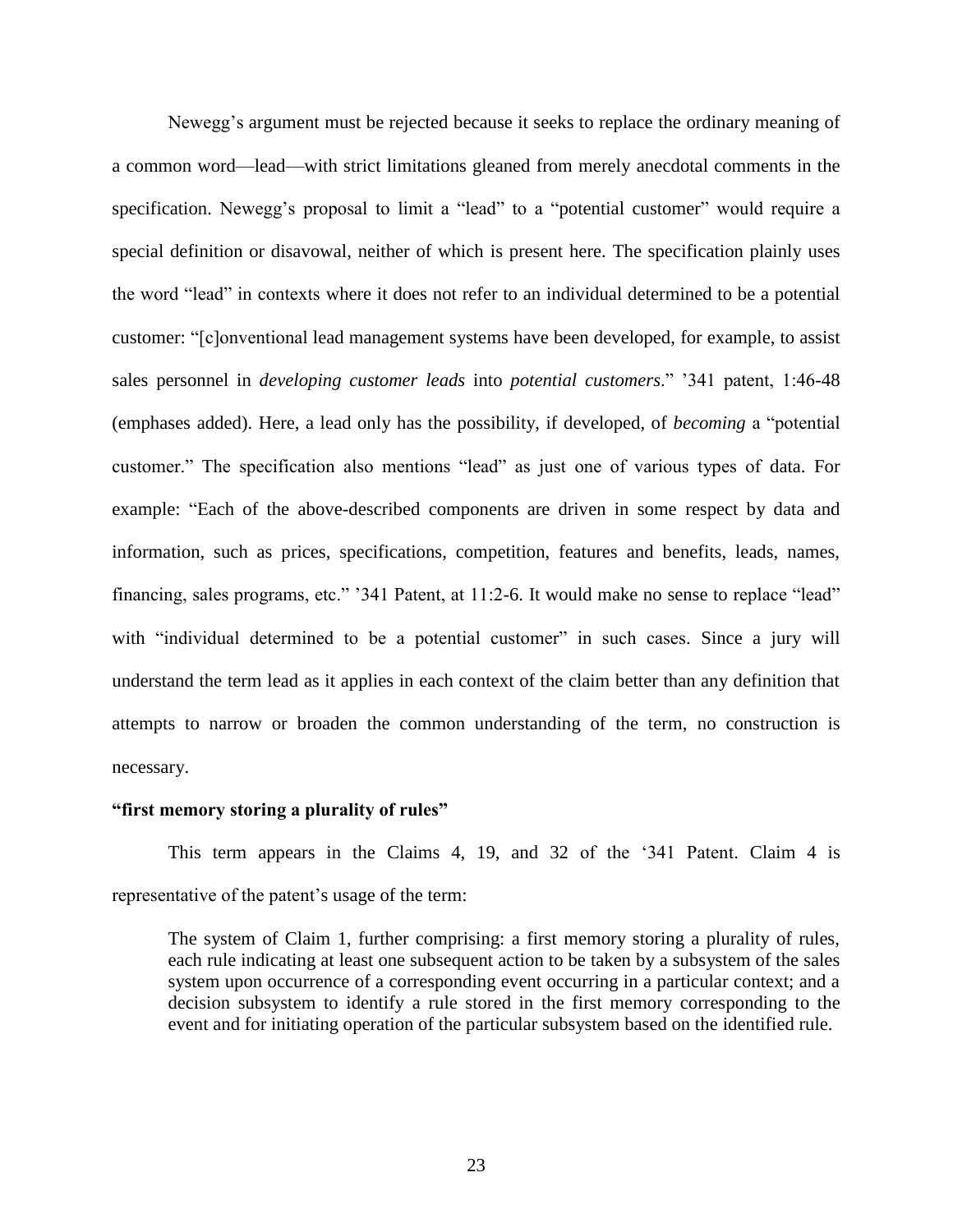'341 Patent, 39:23–32. SFA argues that no construction is necessary. Newegg proposes "a database of stored rules functionally separate from the event manager; a rule is a statement which prescribes that on the occurrence of a particular event, another event or action is initiated." The disputes are: (1) whether the claimed memory must be implemented in a *database*; and (2) whether this term refers to something *functionally separate* from the event manager.

# **1) Database Requirement**

Newegg argues that a database is required because a rule-storage database is included not just in one preferred embodiment, but in every embodiment of the '341 Patent. Case No. 6:09cv340, Docket No. 430 at 29. Newegg contends that every mention of the term "memory" appears in reference to storage of various databases. *Id*. at 29–30. Newegg reasons that since the patent offers no alternative arrangements, this embodiment is not a "mere recommendation," it is a requirement. *Id*. at 29, quoting *Snow v. Lake Shore & M.S. Ry. Co*., 121 U.S. 617, 630 (1887).

SFA asserts that there is no indication that these common words—"memory," storage," and "rules"—have a special meaning in the context of these claims. Case No. 6:09cv340, Docket No. 425 at 14. Further, SFA believes Newegg's proposed construction improperly seeks to limit the term to a preferred embodiment by requiring a database. *Id*. SFA argues that neither the claims nor the specification require a database. Case No. 6:09cv340, Docket No. 436 at 10

Newegg's specification-based proposal improperly limits the "first memory storing a plurality of rules" to a database. Although claims "must be read in view of the specification, of which they are a part," "[t]he written description part of the specification itself does not delimit the right to exclude. That is the function and purpose of claims." *Markman*, 52 F.3d at 979–80. Further, even if the specification recites only one preferred embodiment as Defendants suggest, the Federal Circuit has "expressly rejected the contention that if a patent describes only a single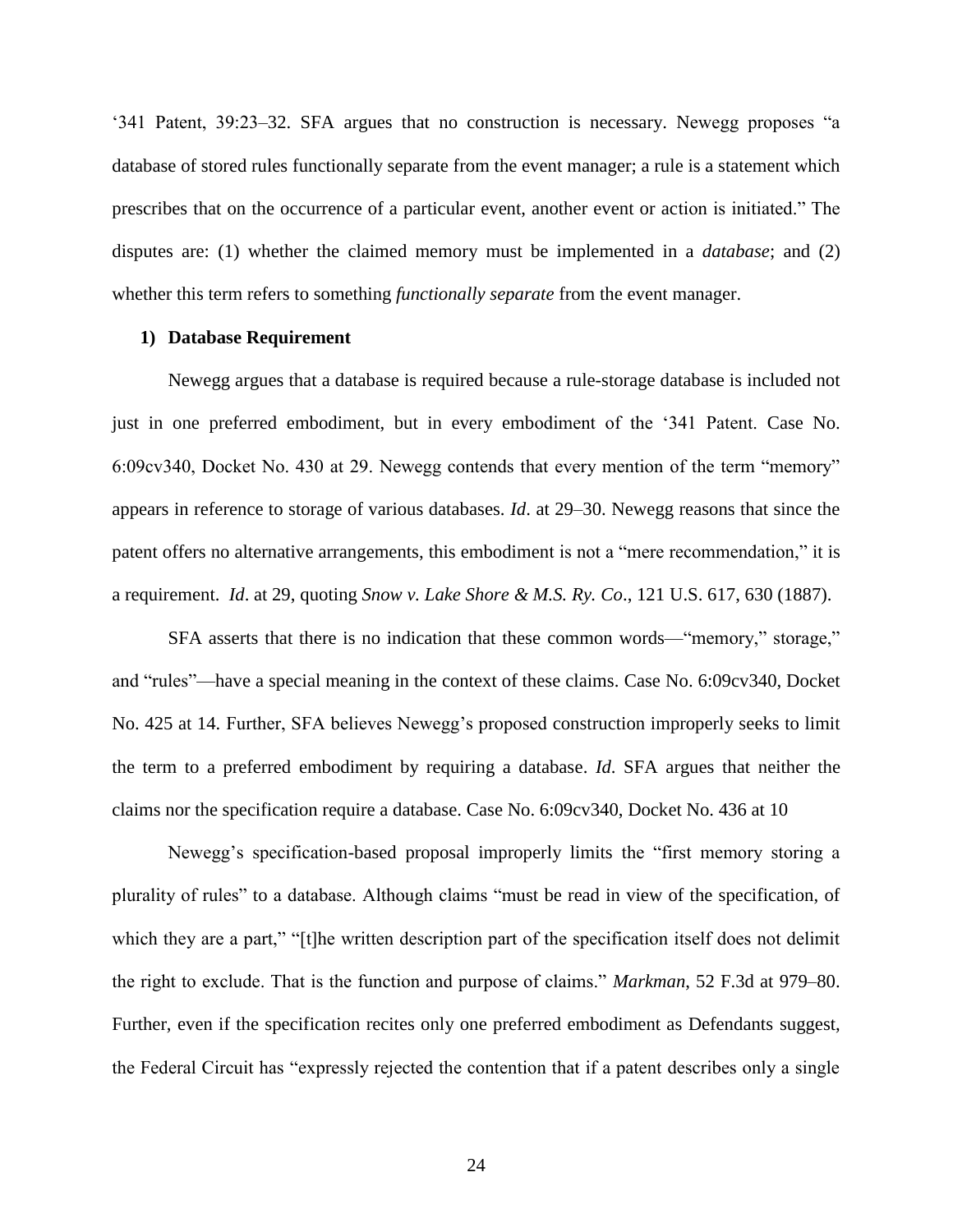embodiment, the claims of the patent must be construed as being limited to that embodiment." *Phillips*, 415 F.3d at 1312 (citing *Gemstar-TV Guide Int'l, Inc. v. Int'l Trade Comm'n*, 383 F.3d 1352, 1366 (Fed. Cir. 2004)). The concept of "memory," and its various alternatives, was well understood at the time the patent was filed, and there is no reason to limit this common technical term to a single embodiment.

## **2) Functionally Separate Requirement**

Newegg contends that every figure of the '341 patent supports a construction that clarifies that the first memory is functionally separate from the event manager. Case No. 6:09cv340, Docket No. 430 at 30.

SFA responds that Newegg's proposed introduction of "functionally separate" would add limitations that do not relate to any part of the term. Case No. 6:09cv340, Docket No. 436 at 10. SFA argues that the figures to which Newegg points as evidence that the memory is functionally separate are actually conceptual diagrams showing blocks separated to represent different concepts, not necessarily a functional separation. *Id*. Therefore, SFA contends that the Court should reject Newegg's definition and conclude that this term does not need construction. *Id*.

There is no legal basis to add a functional-separation limitation to the claims. Newegg's argument regarding the drawings' separate representation of memory and the event manager effectively suggests that "functional separation" should be imported to every patent claim with similar underlying illustrations. Therefore, "first memory storing a plurality of rules" does not need construction.

### **"time with customer subsystem"**

This term appears in Claims 5, 6, 8, 9 and 10 of the '525 Patent. SFA contends no construction is necessary. The Amazon Defendants propose "the subsystem used by a salesman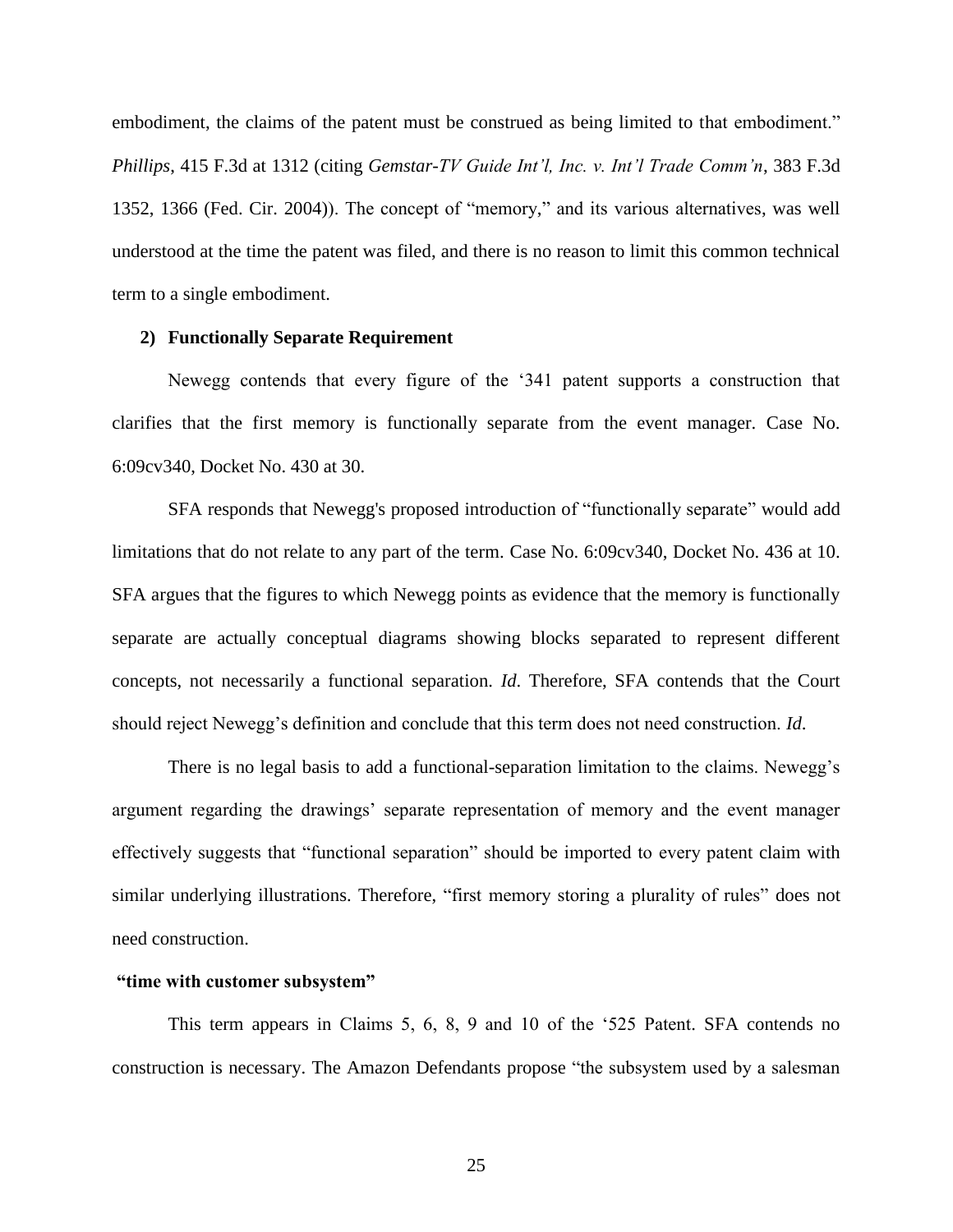that includes a product information module, a customer requirements module, a quote preparation module, a finance module, a proposal generation module, a presentation module, a life cycle module, a performance evaluation module, and a competitive comparison module." Newegg proposes "a subsystem that assists a salesperson in converting a lead into a buying customer, and that stores information about the amount of time a salesperson spends with a customer." The parties dispute whether this term requires a specific, salesperson-focused definition.

SFA argues that no further construction is necessary because the Court previously construed both "subsystem" and "plurality of subsystems" for the '525 Patent in the *Infor*  opinion. 6:11cv52, Docket No. 335 at 21–22. Further, SFA believes "time with customer" needs no construction, as it simply refers to a subsystem that "relate[s] to the details occurring during the time a customer spends with the system." *Id*. at 22. SFA contends that Defendants' proposed constructions improperly seek to import limitations from a specific embodiment, such as "salesman," "product-information module," "customer-requirements module," and "quotepreparation module." *Id*.

The Amazon Defendants argue that this term has no plain and ordinary meaning and must therefore be construed according to the '525 Patent's specification. Case No. 6:11cv52, Docket No. 339 at 17. The Amazon Defendants contend that the specification only recites a "time with customer subsystem" used by a salesperson:

the time with customer component is used *by salespeople* when they are with a customer or preparing a proposal or presentation for a customer in order to generate a sale of the product or service. The integrated subcomponent modules facilitate interaction between *the salesperson* and the customer through the sales process to develop specific solutions that meet the customer's needs, thereby enabling *the salesperson* to close the sale as described above.

*Id*., quoting '525 Patent at 12:12–20 (emphases added).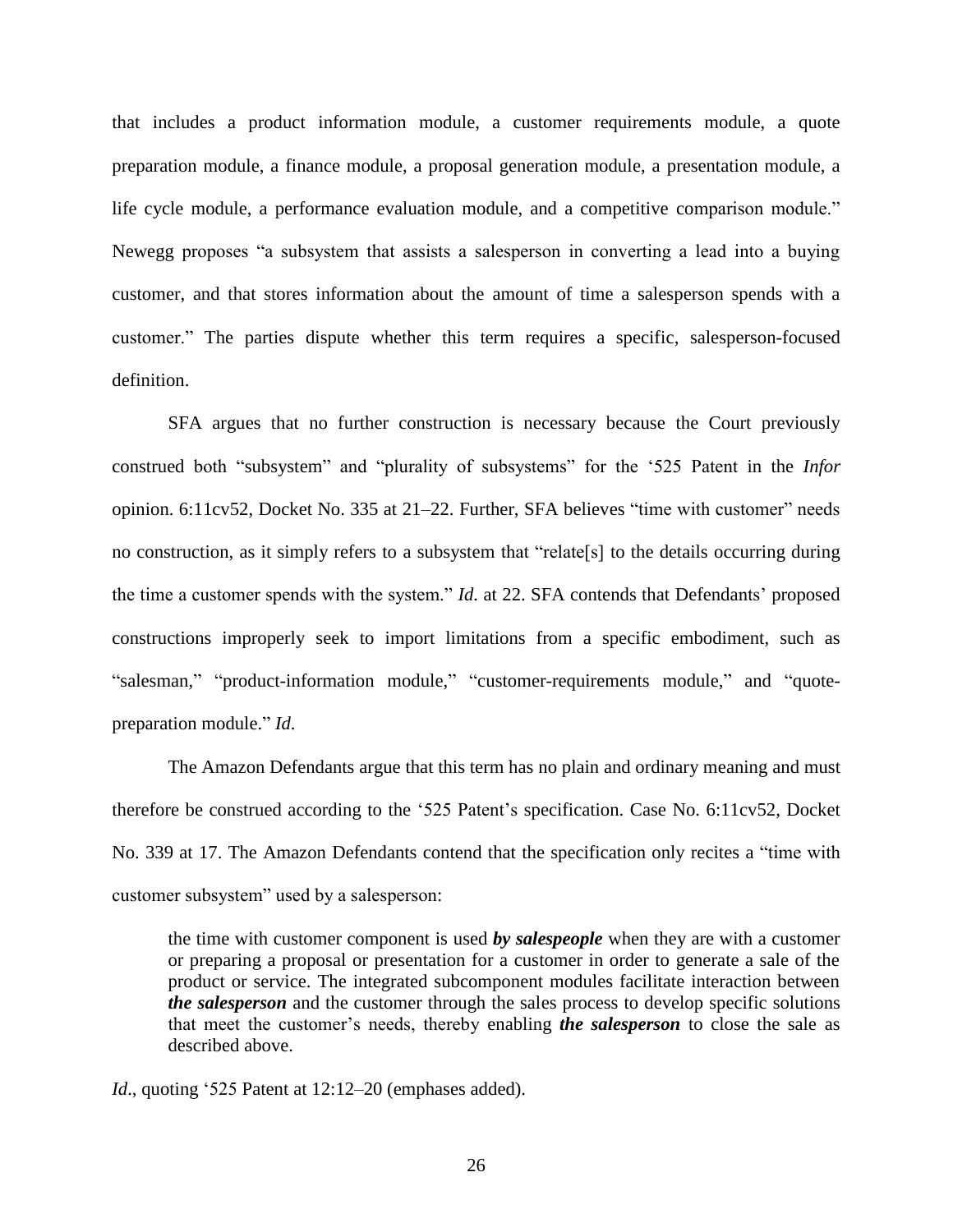Further, the Amazon Defendants argue that the construction should include the specific components provided in the specification:

The subcomponent modules [of the time with customer subcomponent] include a product information module 402, a customer requirements module 404, a configuration module 406, a quote preparation module 408, a finance module 410, a proposal generation module 412, a presentation module 414, a life cycle module 416, a performance evaluation module 418, a competitive comparison module 420, among other modules.

#### '525 Patent at 11:64–12:7.

Newegg proposes a construction with two components: (1) that the system assists a *salesperson* in converting a lead into a buying customer; and (2) that it stores information about the *amount of time* a salesperson spends with a customer. Case No. 6:09cv340, Docket No. 430 at 14. According to Newegg, this comports with the '341 patent's specification, which indicates that the time with customer subsystem "is used by the salesperson during the phase of the sales process which occurs from the time a qualified lead is identified to the time a sale is completed and an order is created." *Id*. at 15 (quoting '341 Patent at 8:45–48). Further, Newegg argues that the claims recite a system that "receives necessary information . . . and stores information obtained during the time spent with the customer . . . ." *Id*. (quoting '341 Patent at 9:14–20). Newegg argues that the prosecution history of a predecessor to the '341 Patent confirms that "time with customer" involves a salesperson because the inventors distinguished prior art based on the fact that the "time with customer subsystem" stores information about the amount of time a salesperson spends with a customer. *Id*. at 15–16.

The term clearly and unambiguously defines itself—a subsystem related to the "time with a customer." This simple conclusion is clear when reading the description found in the '525 Patent: "[T]he time with customer component 104 is used by salespeople when they are with a customer . . . in order to generate a sale of the product or service." '525 Patent, 12:13–16.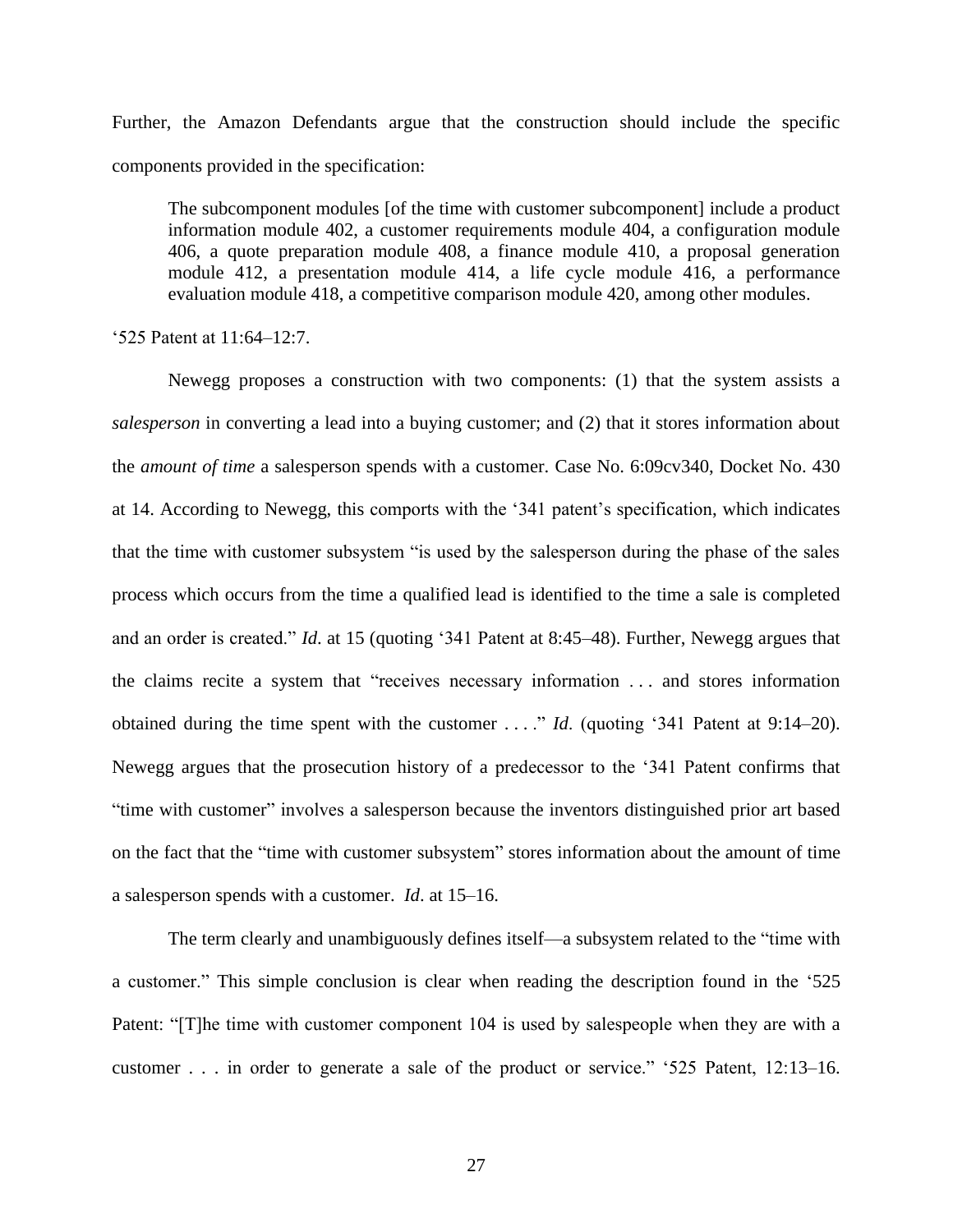Defendants' proposed constructions improperly incorporate only select embodiments. Defendants' common request to incorporate a salesperson is also improper. The Court has already determined that, in absence of an express claim limitation, the intrinsic record does not support limitations requiring use by a salesperson to the exclusion of other potential embodiments. First *1-800-Flowers* opinion, at 13. The patent certainly teaches the use of websites or kiosks as proxies for sales persons. '341 Patent at 15:11–30. Further, the teachings imply that a website can replace a salesperson. '341 Patent at 15:20–24.

Newegg's proposal that the system stores information about the amount of a time a salesperson spends with a customer is directly contradicted by one of the specification sections that Newegg cites. Docket No. 430 at 15 (citing '341 Patent at 9:14–20). The specification recites a system that stores information, not about the *amount of time* spent with a customer but rather about "information *obtained during time* spent with the customer." '341 Patent, 9:14–20 (emphasis added).

Defendants' proposed constructions improperly incorporate only select embodiments. Thus, no construction of this term is necessary.

### **MOTIONS FOR SUMMARY JUDGMENT OF INDEFINITENESS**

Defendants move for summary judgment of invalidity for indefiniteness on three grounds: (1) apparatus claims reciting method steps; (2) insoluble ambiguity of the preamble term "intelligently integrating;" and (3) insoluble ambiguity of the wherein clause. For the reasons set forth below, the Court **DENIES** these motions for summary judgment.

#### **APPLICABLE LAW**

"Summary judgment is appropriate in a patent case, as in other cases, when there is no genuine issue as to any material fact and the moving party is entitled to judgment as a matter of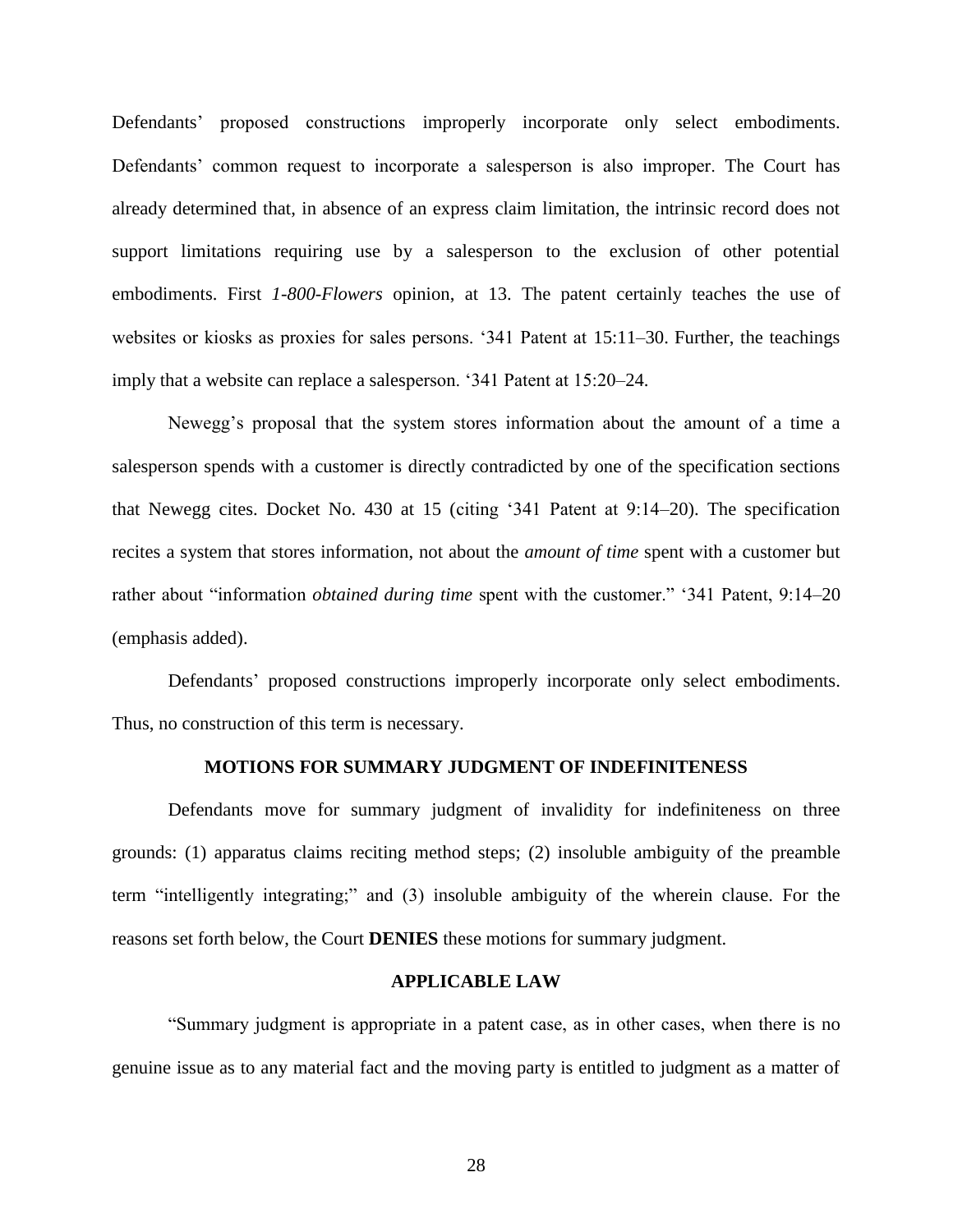law." *Nike Inc. v. Wolverine World Wide, Inc*., 43 F.3d 644, 646 (Fed. Cir. 1994); FED. R. CIV. P. 56(c). The moving party bears the initial burden of "informing the district court of the basis for its motion" and identifying the matter that "it believes demonstrate[s] the absence of a genuine issue of material fact." *Celotex Corp. v. Catrett*, 477 U.S. 317, 323, 106 S. Ct. 2548, 2553 (1986). If the moving party meets this burden, the nonmoving party must then set forth "specific facts showing that there is a genuine issue for trial." FED. R. CIV. P. 56(e); *see also T.W. Elec. Serv., Inc. v. Pacific Elec. Contractors Ass'n*, 809 F.2d 626, 630 (9th Cir. 1987).

A party seeking to invalidate a patent must overcome a presumption that the patent is valid. *See* 35 U.S.C. § 282; *Microsoft Corp. v. i4i Ltd. Partn'p*, 564 U.S. \_\_, 131 S. Ct. 2238, 2243 (2011); *United States Gypsum Co. v. National Gypsum Co.,* 74 F.3d 1209, 1212 (Fed. Cir. 1996). This presumption places the burden on the challenging party to prove the patent's invalidity by clear and convincing evidence. *Microsoft,* 131 S.Ct. at 2243; *United States Gypsum Co.,* 74 F.3d at 1212. Close questions of indefiniteness "are properly resolved in favor of the patentee." *Datamize, LLC v. Plumtree Software, Inc*., 417 F.3d 1342, 1348 (Fed. Cir. 2005); *Exxon Research & Eng'g Co. v. United States*, 265 F.3d 1371, 1380 (Fed. Cir. 2001).

Claims must particularly point out and distinctly claim the invention. "The specification shall conclude with one or more claims particularly pointing out and distinctly claiming the subject matter which the applicant regards as his invention." 35 U.S.C. § 112 ¶ 2. The primary purpose of the requirement of definiteness is to provide notice to those skilled in the art of what will constitute infringement. *See United Carbon Co. v. Binney Co.,* 317 U.S. 228, 236 (1942). The definiteness standard is one of reasonableness under the circumstances, requiring that, in light of the teachings of the prior art and the invention at issue, the claims apprise those skilled in the art of the scope of the invention with a reasonable degree of precision and particularity. *See*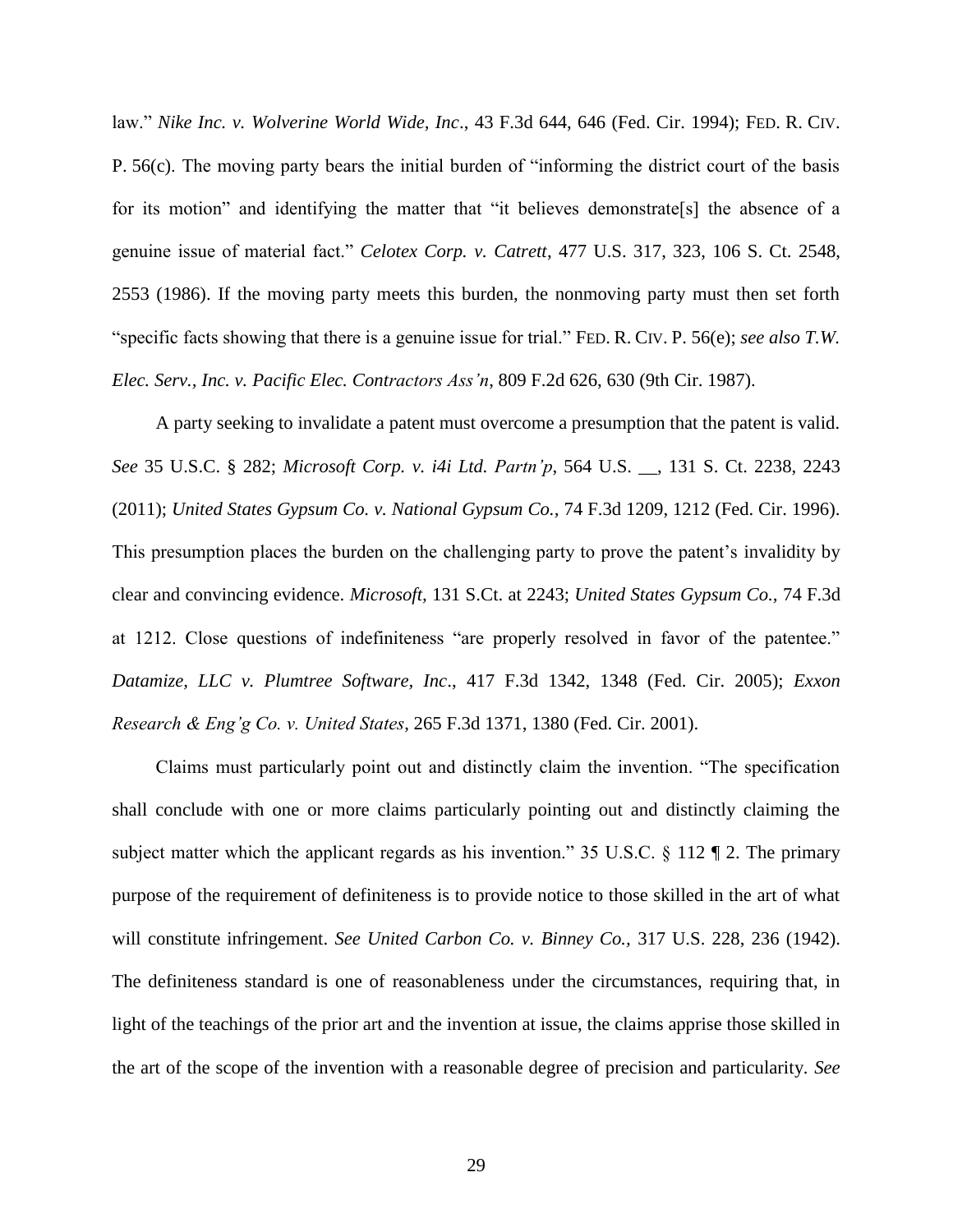*Shatterproof Glass Corp. v. LibbeyOwens Corp.,* 758 F.2d 613, 624 (Fed. Cir. 1985). To rule "on a claim of patent indefiniteness, a court must determine whether one skilled in the art would understand what is claimed when the claim is read in light of the specification." *Bancorp Servs., L.L.C. v. Hartford Life Ins. Co.*, 359 F.3d 1367, 1372 (Fed. Cir. 2004). "A determination of indefiniteness is a legal conclusion that is drawn from the court's performance of its duty as the construer of patent claims, [and] therefore, like claim construction, is a question of law." *Amtel Corp. v. Info. Storage Devices, Inc.,* 198 F.3d 1374, 1378 (Fed. Cir. 1999).

# **ANALYSIS**

# 1. **Motion for Summary Judgment of Indefiniteness for Impermissible Mixing of Method and Apparatus Claims**

Claim 1 of the '525 Patent and Claim 27 of the '341 Patent recite a "computer implemented sales system," and Claim 1 of the '341 Patent recites an "automated sales system." Newegg contends that these claims improperly mix method steps into a systems claim and move for summary judgment of indefiniteness on these claims. Case No. 6:09cv340, Docket No. 433.

The following claim is representative of the disputed language:

*A computer implemented sales system* used to facilitate a sales process, the system comprising: a plurality of subsystems configured to facilitate one or more actions performed during at least one phase of the sales process; and an event manager, coupled to the subsystems, the event manager *detecting one or more changes* in state characteristic of an event occurring within the system, *inferring occurrence of the event and a context* in which the event occurred based at least in part on the detected changes in state, and *automatically initiating an operation* in one or more particular subsystems of the computer to facilitate a new action based on the inferred context.

'525 Patent, 35:63–36:10 (emphasis added).

A single claim that recites two separate statutory classes of invention, e.g., "an apparatus and a method of using that apparatus," renders the claim indefinite under 35 U.S.C.  $\S$  112  $\P$  2. *IPXL Holdings, L.L.C. v. Amazon.com, Inc.*, 430 F.3d 1377, 1384 (Fed. Cir. 2005). The problem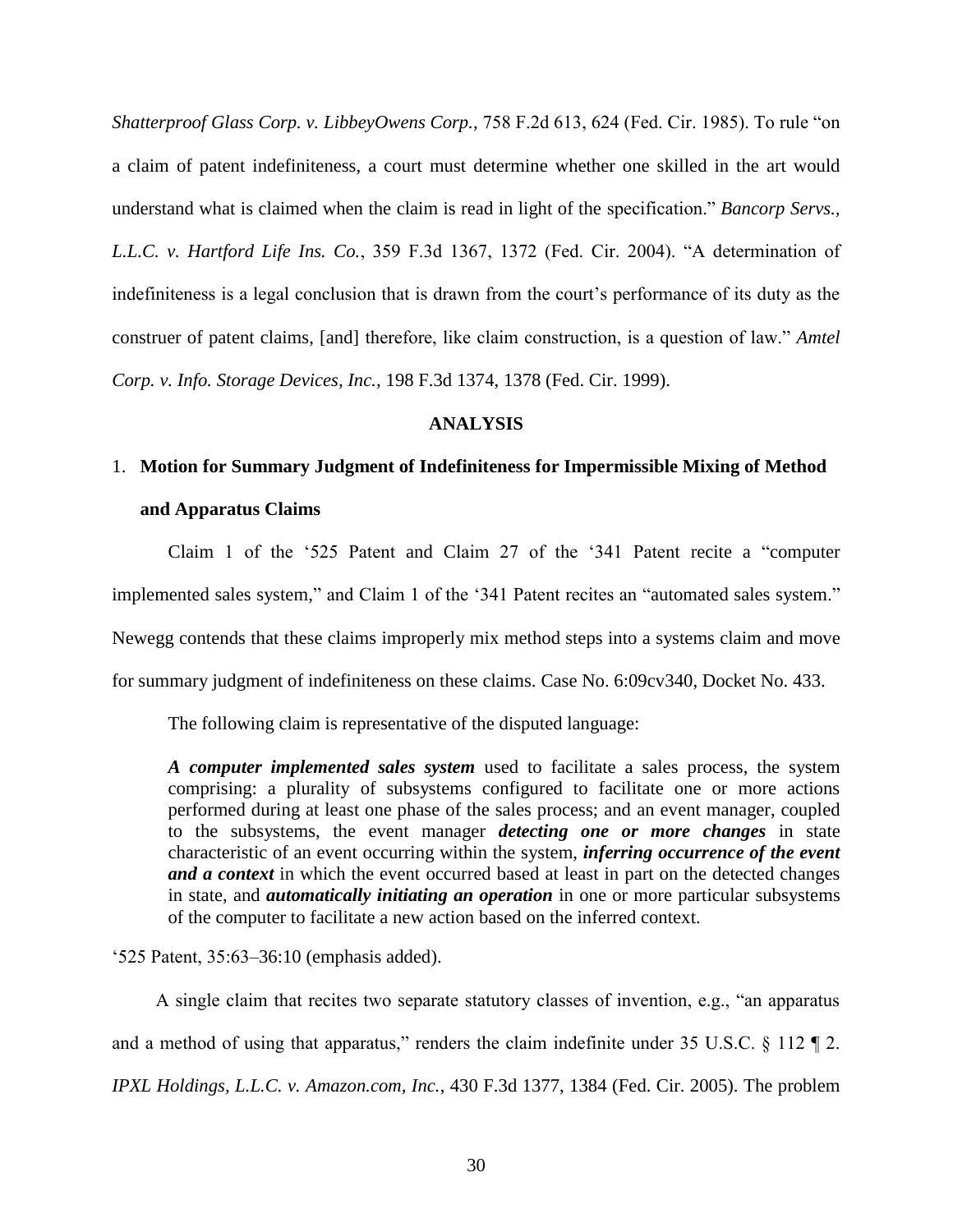with mixing apparatus and method steps is that such mixed claims fail to clarify "whether infringement would occur when one creates a system that allows the user to [perform the step] . . . or . . . when the user actually [performs the step]." *HTC Corp. v. IPCom GmbH & Co., KG*, 667 F.3d 1270, 1277 (Fed. Cir. 2012). "[S]uch a claim 'is not sufficiently precise to provide competitors with an accurate determination of the "metes and bounds" of protection involved' and is 'ambiguous and properly rejected.'" *Id.* (quoting *Ex parte Lyell*, 17 U.S.P.Q.2d 1548 (1990)). However, apparatus claims that are limited by functional language are not necessarily indefinite. *Microprocessor Enhancement Corp. v. Texas Instruments Inc.*, 520 F.3d 1367, 1375 (Fed. Cir. 2008) (citing *Halliburton Energy Servs. v. M-I LLC*, 514 F.3d 1244, 1255 (Fed. Cir. 2008)). If the functional language of the claim merely describes "the structure and capabilities of the claimed apparatus," then the claim is sufficiently definite under 35 U.S.C. § 112 ¶ 2. *SynQor, Inc. v. Artesyn Techs., Inc.*, 2010 U.S. Dist. LEXIS 74808, at \*97 (E.D. Tex. July 26, 2010), *aff'd SynQor v. Artesyn Techs. Inc*., No. 2011-1192 (Fed. Cir. March 13, 2013) (citing *Microprocessor*, 520 F.3d at 1375).

Newegg argues that the claims at issue impermissibly mix apparatus claims with method steps because they recite a system and use verbs such as detecting, initiating, inferring, determining, and updating to recite method steps. Case No. 6:09cv340, Docket No. 433 at 4. Newegg contends that this mixture is impermissible because the public does not receive fair notice of whether infringement occurs when a system with the claimed capabilities is created, or when the system is used to perform the claimed steps. *Id*. at 9. Although Newegg acknowledges that an apparatus claim can use similar verbs as functional language to recite system capabilities, Newegg contends the present limitations are not functional language because they describe an action that must be performed to use the apparatus and lack the phrase "configured to" or similar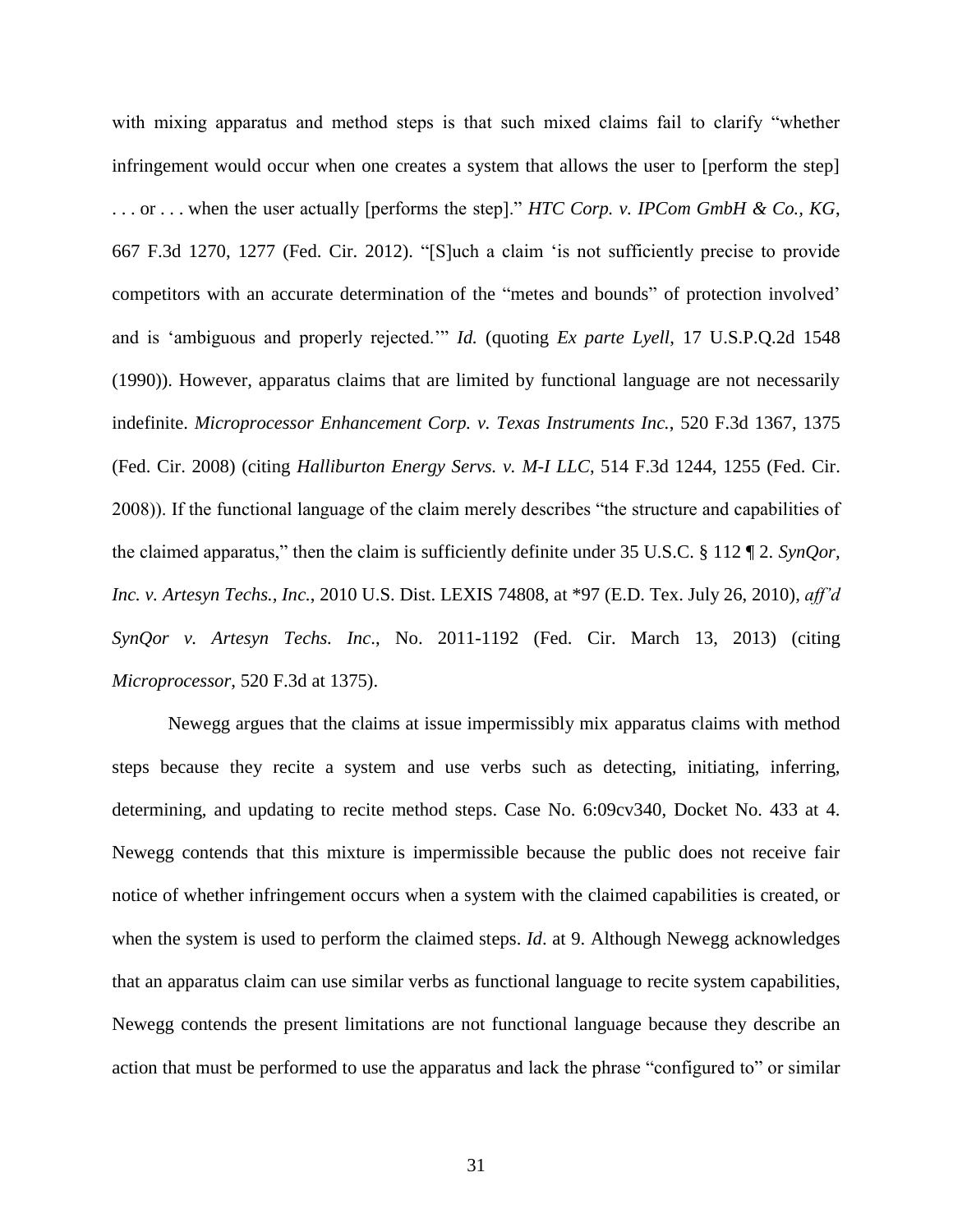language to introduce it as a description of the system's capabilities. *Id*. at 6. As a result, Newegg argues that the Court should invalidate the claims that use these terms rather than engage in "claim saving" to fix the patentee's invalid choice of claim language. 6:09cv340, Docket No. 437 at 5.

SFA counters that the claims do not impermissibly mix apparatus and method limitations. Instead, SFA argues that the claims merely use functional language to describe the system by means of what it does. Case No. 6:09cv340, Docket No. 435 at 3. Further, SFA disagrees with Newegg's suggestion that "configured to" or similar language is required to mark functional language that describes system capabilities. *Id*. at 7–8. SFA contends that it is common for computer-implemented systems that include software to be claimed with functional language describing the software's capabilities. *Id*. at 4. In Claim 1 of the '525 Patent, for example, the system "detect[s]," "infer[s]," and "initiat[es]." *Id*. at 7–8. As a result, infringement would occur upon constructing a system with those capabilities.

Defendants cite to *IPXL Holdings, L.L.C. v. Amazon.com, Inc*., 430 F.3d 1377, 1384 (Fed. Cir. 2005), *Katz Interactive Call Processing Patent Litigation v. Am. Airlines, Inc*., 639 F.3d 1303, 1318 (Fed. Cir. 2011), and their progeny, and argue the claims at issue similarly mix method and apparatus claims. However, the claims in those cases suffered from a true ambiguity as to whether the claims require building a product or performing a method. In particular, those cases involved apparatus claims incorporating steps where a user acts *upon the system*. Here, the claims involve capabilities *of the system*, as limitations on the "event manager" and "subsystem" structural elements. The functional language merely describes the functional capability of the claimed structures. Therefore, there is no uncertainty about when infringement would occur—it plainly occurs when a system is created that can perform the claimed functions.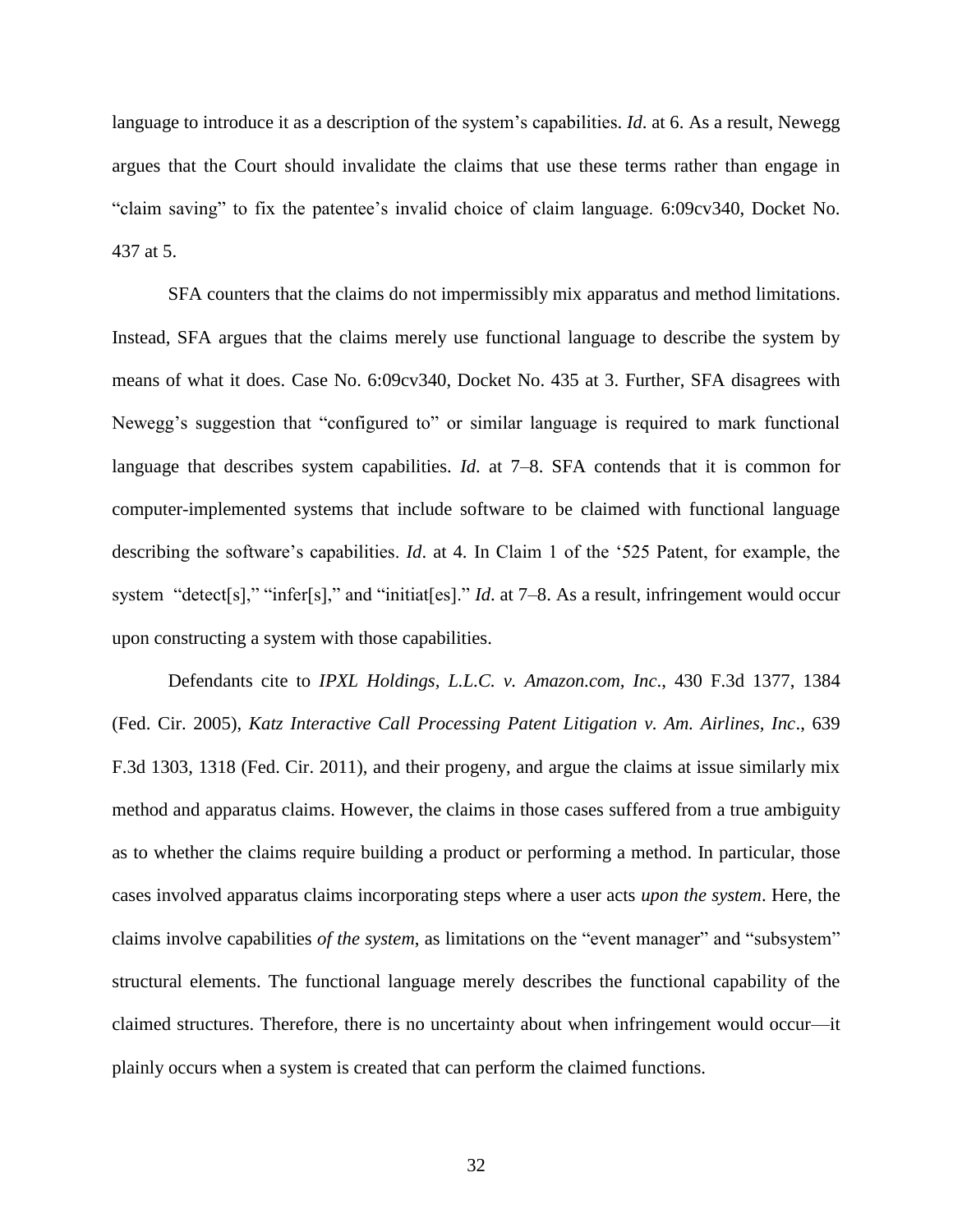Further, the language present in the claims is functional despite the lack of "configured to" or similar wording. Claim 1 of the '525 Patent and Claims 1 and 27 of the '341 Patent claims recite components of the sales system: a plurality of subsystems and an event manager. Verbs such as "detect [ing]," "infer[ring]," and "initiat [ing]" serve to recite the system's capabilities. One of ordinary skill in the art would understand that Claim 1 of the '525 Patent and Claims 1 and 27 of the '341 Patent are limited to an apparatus, and that any infringement occurs upon creation of the claimed system. *See Intellectual Prop. Dev., Inc. v. UA-Columbia Cablevision of Westchester, Inc*., 336 F.3d 1308, 1319 (Fed. Cir. 2003) (finding that the party seeking to invalidate a claim as indefinite must show by clear and convincing evidence that one skilled in the art would not understand the scope of the claim when read in light of the specification).

Defendants have failed to show by clear and convincing evidence that these claims are insoluble due to an impermissible mix of apparatus limitations and method steps. Accordingly, Defendants' motions for summary judgment of indefiniteness of Claim 1 of the '525 Patent and Claims 1 and 27 of the '341 Patent are **DENIED**.

# 2. **Motion for Summary Judgment of Indefiniteness due to Insoluble Ambiguity of "Intelligently Integrating"**

The preambles of Claims 1 and 31 of the '341 Patent recite an "automated sales system for intelligently integrating into a single system tools used by a salesperson in the sales process." '341 Patent, 38:64–66, 42:22–24. Both the Amazon Defendants and Newegg contend that the "intelligently integrating" phrase is insolubly ambiguous, and move for summary judgment of indefiniteness on these claims. Case No. 6:09cv340, Docket No. 433; Case No. 6:11cv52, Docket No. 338.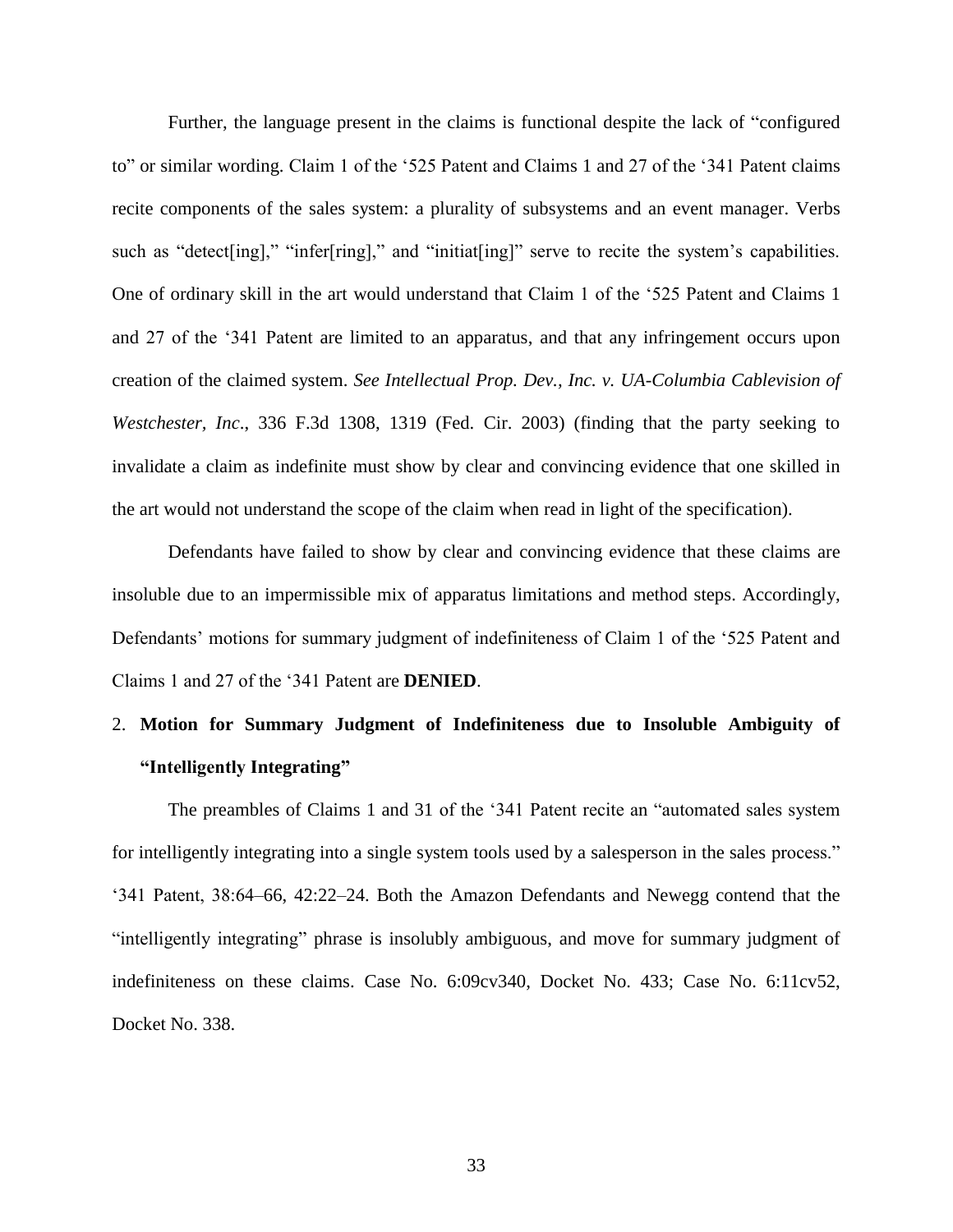A preamble is limiting "if it recites essential structure or steps, or if it is 'necessary to give life, meaning, and vitality' to the claim." *Catalina Mktg. Int'l, Inc. v. Coolsavings.com, Inc*., 289 F.3d 801, 808, 62 USPQ2d 1781, 1784 (Fed. Cir. 2002) (quoting *Pitney Bowes, Inc. v. Hewlett-Packard Co*., 182 F.3d 1298, 1305, 51 USPQ2d 1161, 1165 (Fed. Cir. 1999)). "[A] claim preamble has the import that the claim as a whole suggests for it. In other words, when the claim drafter chooses to use both the preamble and the body to define the subject matter of the claimed invention, the invention so defined, and not some other, is the one the patent protects." *Bell Commc'ns. Research, Inc. v. Vitalink Commc'ns. Corp*., 55 F.3d 615, 620, 34 USPQ2d 1816, 1820 (Fed. Cir. 1995). When limitations in the body of the claim rely upon and derive antecedent basis from the preamble, then the preamble may act as a necessary component of the claimed invention. *See, e.g., Electro Sci. Indus. v. Dynamic Details, Inc*., 307 F.3d 1343, 1348, 64 USPQ2d 1781, 1783 (Fed. Cir. 2002); *Rapoport v. Dement*, 254 F.3d 1053, 1059, 59 USPQ2d 1215, 1219 (Fed. Cir. 2001); *Pitney Bowes*, 182 F.3d at 1306, 51 USPQ2d at 1166. On the other hand, "if the body of the claim sets out the complete invention," then the language of the preamble may be superfluous. *Schumer v. Lab. Computer Sys., Inc*., 308 F.3d 1304, 1310, 64 USPQ2d 1832, 1837 (Fed. Cir. 2002); *Bristol-Myers Squibb Co. v. Ben Venue Labs., Inc*., 246 F.3d 1368, 1373–74, 58 USPQ2d 1508, 1512 (Fed. Cir. 2001).

SFA argues that "intelligently integrating" does not render Claims 1 and 31 of the '341 Patent indefinite because it is not a limitation. Case No. 6:11cv52, Docket No. 350 at 2–3. SFA contends that although the Court previously held that the preamble of Claim 1 of the '525 is a limitation, that holding does not extend to the related claims in the '341 preamble, which contain additional language including "intelligently integrating." *Id*. Finally, SFA argues that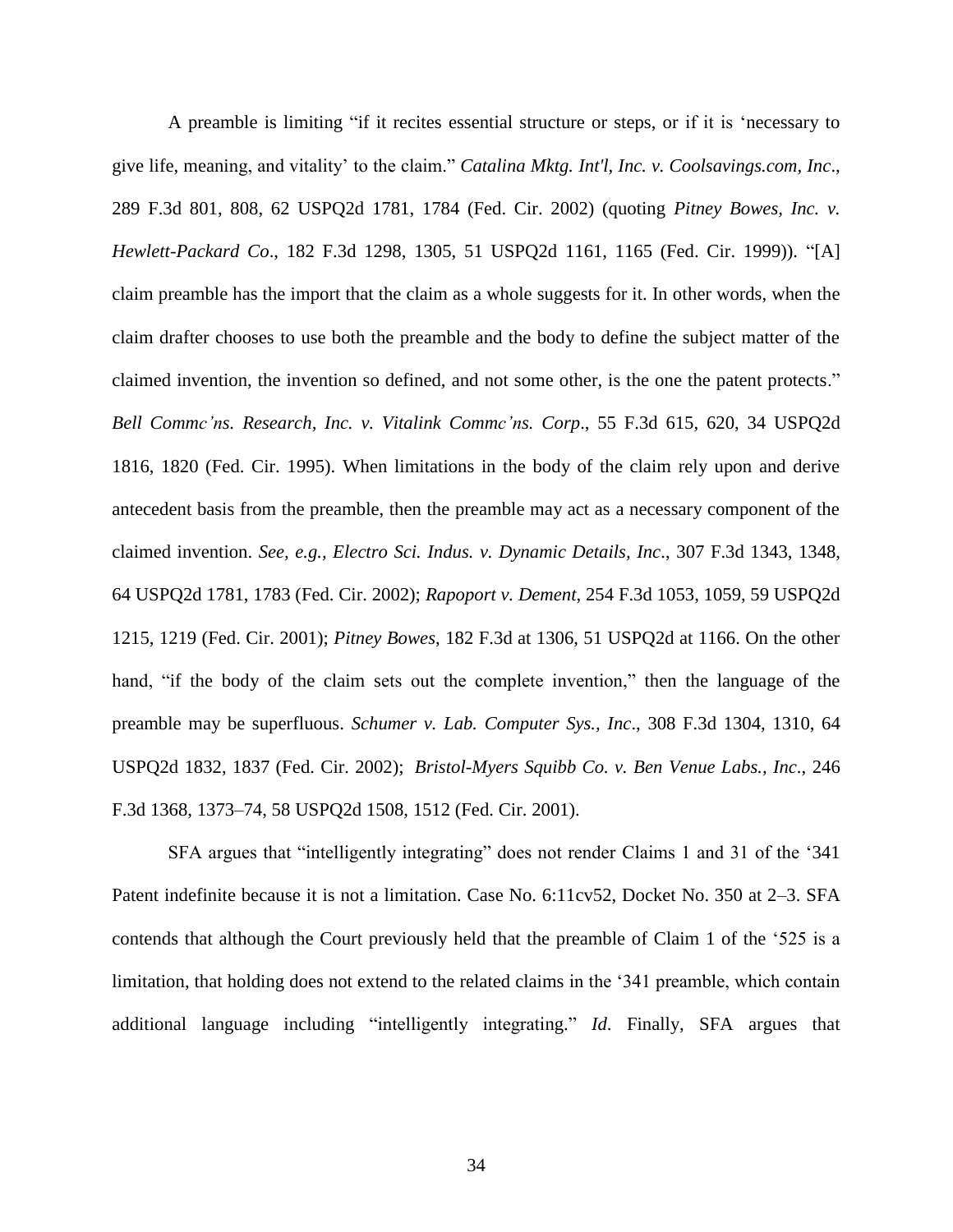"intelligently integrating" is not necessary to understand the claim, since the body of the claims in the '341 Patent sets out a complete invention. *Id.* at 3.

The Court previously found the preambles of Claim 1 and Claim 40 of the '525 Patent to be limiting. First *1-800-Flowers* opinion, at 12. The preambles of Claims 1 and 31 of the '341 Patent are similar, but not identical. For comparison, the preamble of Claim 1 of the '525 Patent recites:

A computer implemented sales system used to facilitate a sales process, the system comprising: . . .

35:63–64. The preamble of Claim 1 of the '341 Patent recites:

An automated sales system for facilitating a sale of an item or service by intelligently integrating into a single system tools used by a salesperson in a sales process, the automated sales system comprising: . . .

38:64–66; 42:22–24. Although the '341 Patent is a continuation of the '525 Patent, no preamble phrase is transferred intact to the newer patent—all are rephrased or expanded. '341 Patent at 1:6–20. Therefore, it is not a given that the Court's previous finding extends to the preambles of Claims 1 and 31 of the '341 Patent.

For a preamble to be limiting it must be "'necessary to give life, meaning, and vitality' to the claim." *Catalina Mktg. Int'l*, at 808. Defendants simply assume that the preambles of Claim 1 and 31 of the '341 Patent are limiting, and focus their argument on whether the preamble term "intelligently integrating" is so insolubly ambiguous that it renders the claim indefinite. Defendants contend that "intelligently integrating" is insolubly ambiguous because intelligence is a subjective word of degree, and the patent provides no standard for determining whether a sales system has been intelligently integrated rather than merely integrated. Case No. 6:09cv340, Docket No. 433 at 9; Case No. 6:11cv52, Docket No. 338 at 5–6. By Defendants' own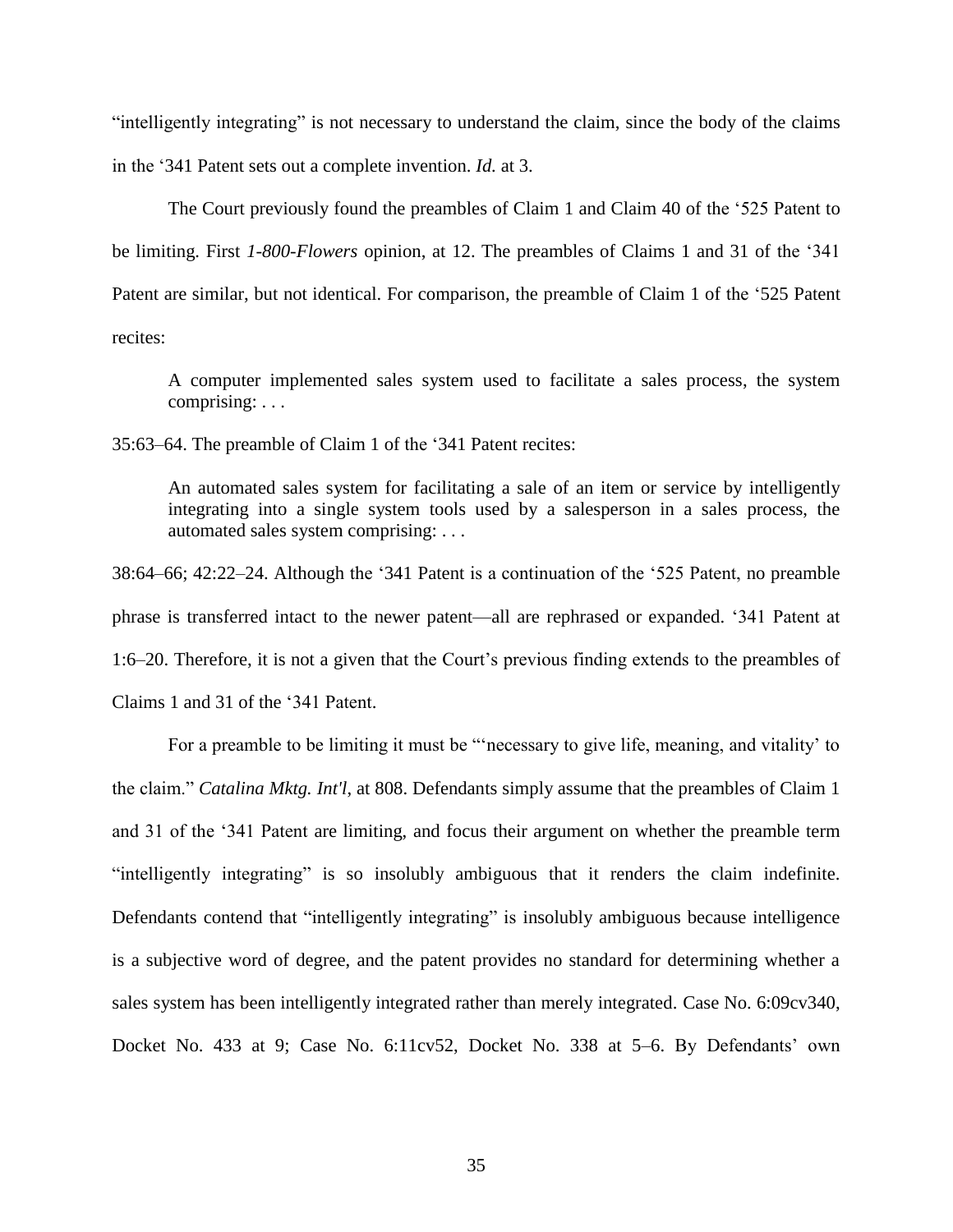arguments, then, "intelligently integrating" cannot be necessary to give meaning to the claim. Accordingly, the law does not elevate this preamble phrase to a substantive claim limitation.

Furthermore, even if "intelligently integrating" were a limitation, it is not insolubly ambiguous. "Intelligently" refers to the computer-science form of intelligence, which is a mere reference to "processing capability." *See* THE COMPUTER GLOSSARY: THE COMPLETE ILLUSTRATED DICTIONARY, Alan Freedman, 9th Ed. (2001). The subject claims do not employ the word "intelligently" as a word of degree. Rather, the word helps describe the affirmative claim limitations as relating to integration by computer processing.

In sum, Defendants do not provide a meritorious basis for either finding the preamble language a limitation or finding such language insolubly ambiguous. Accordingly, Defendants' motions for summary judgment of indefiniteness of Claims 1 and 31 of the '341 Patent are **DENIED**.

# 3. **Motion for Summary Judgment of Indefiniteness due to Insolubly Ambiguous Wherein Clause**

Independent Claims 1, 13, 27, 31, 32 and 33 of the '341 Patent recite the following wherein clause:

wherein at least one subsystem of the plurality of subsystems determines if the event has occurred previously in the sales process and updates another event or task in at least another subsystem of the plurality of subsystems if the operation is automatically initiated

'341 Patent, 39:11–16; 40:36–40; 41:61–65; 44:17–21; 42:44–51; 43:9–13. The Amazon Defendants contend that this wherein clause is insolubly ambiguous and move for summary judgment to invalidate these claims as well as their dependent claims. Case No. 6:11cv52, Docket No. 338 at 8, 14.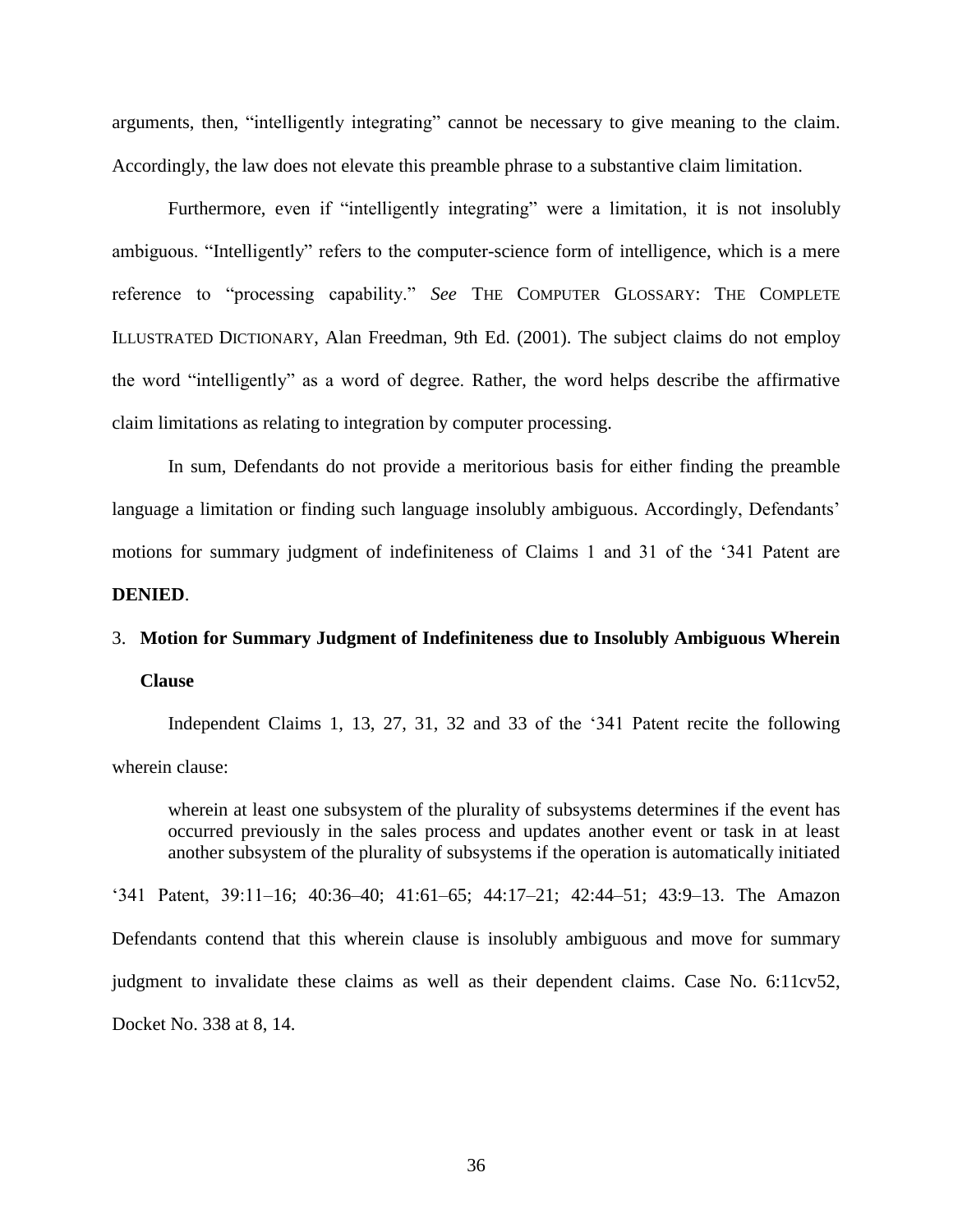The Amazon Defendants contend that the wherein clause is insolubly ambiguous due to three ambiguous terms: "determines if the event has occurred previously;" "if the operation is automatically initiated;" and "updates another event or task." *Id*. at 8–12. First, Defendants contend that the claim does not define what effect the determination mentioned in "determines if the event has occurred previously" has on "updat[ing] another event or task." *Id*. at 8. If the later event or task is updated, there is no indication if that happens only if the event has occurred previously, only if it hasn't occurred previously, or either way. *Id*. at 8–9. The Amazon Defendants contend that neither the specification nor the prosecution history shed light on this issue. *Id*. at 9.

Second, the Amazon Defendants contend that the wherein clause recites the condition "if the operation is automatically initiated," but does not indicate which of the first two steps is conditioned by the automatic initiation. *Id*. The Amazon Defendants argue that this ambiguity, combined with the ambiguity arising from "determines if the event has occurred previously," can result in six different but equally plausible interpretations, thus making it impossible for one of ordinary skill in the art to determine if a product infringes. *Id*.

Third, the Amazon Defendants contend that the step requiring the system to "update[] another event or task" is insolubly ambiguous because the patent does not disclose how to update an event or task. *Id*. at 11–12. As the patent generally refers to an "event" simply as something that has happened, the Amazon Defendants argue it is unclear how an event can be updated. *Id*. at 12. The Amazon Defendants submit that the specification provides no guidance because it refers to updating information or modules but never to updating events. *Id*. at 12–13. Therefore, the Amazon Defendants claim that the updating step is indefinite and, in combination with the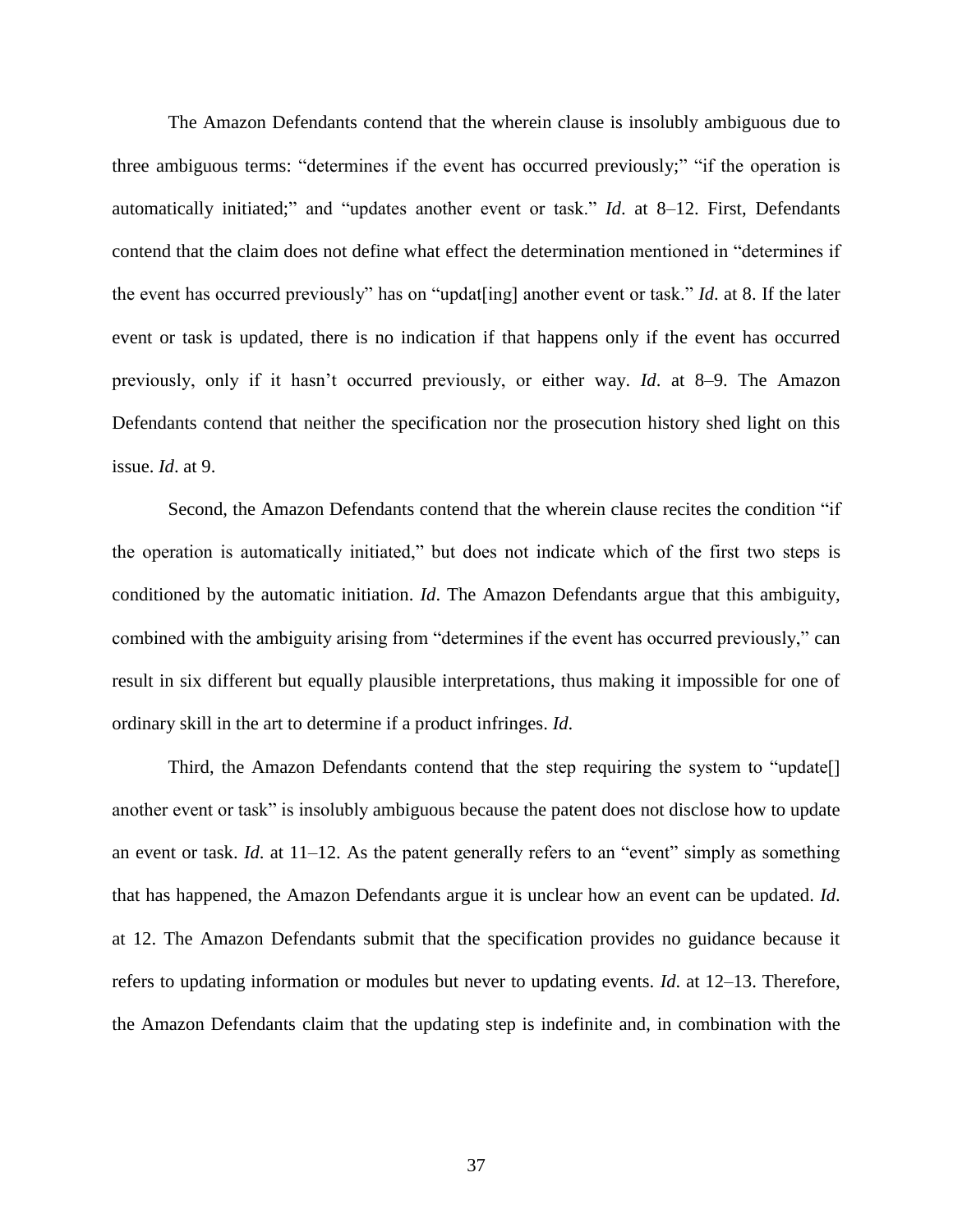previously mentioned ambiguities, the '341 Patent's independent claims and their dependent claims should be invalidated. *Id*. at 13.

SFA argues that the wherein clause is not indefinite because there is no dependent relationship between the phrases as Defendants contend. Docket 350 at 7. According to SFA, the clause simply requires a subsystem that can perform two functions: (1) determine if the event occurred previously; and (2) update another event or task in another subsystem if the operation is automatically initiated. *Id*. As to the conditional phrase "if the operation is automatically initiated," SFA argues that it unambiguously modifies only the updating phrase. *Id*. at 7–8. As support, SFA points to the rule of the last antecedent, which holds that "a limiting clause or phrase . . . should ordinarily be read as modifying only the noun or phrase that it immediately follows." *Id.* at 8. Finally, SFA argues that the term "update an event or task" is not ambiguous because the specification does disclose the ability to update both tasks and events. *Id*. at 10. For example, the specification discloses that the event manager may "recognize operations carried in the customer satisfaction module . . . and may direct the self management component 102 to automatically insert tasks . . . ." *Id*. at 10 (quoting '341 Patent, 22:40–50). The time management module also recites the ability to update tasks by "drag[ging] and drop[ping]" them. *Id*. at 10 (quoting '341 Patent, 24:8–25). Likewise, SFA contends that the specification recites ways to update events: pairing or grouping (34:38–55), and linking (36:12–23). *Id*. at 11.

A claim may escape a finding of indefiniteness "[i]f the meaning of the claim is discernible, even though the task may be formidable and the conclusion may be one over which reasonable people will disagree . . . ." *Exxon Research and Eng'g Co. v. United States*, 265 F.3d 1371, 1375 (Fed. Cir. 2001). In the wherein clause at issue, the claim language does not indicate any dependent relationship, nor is such a relationship necessary to understand the clause as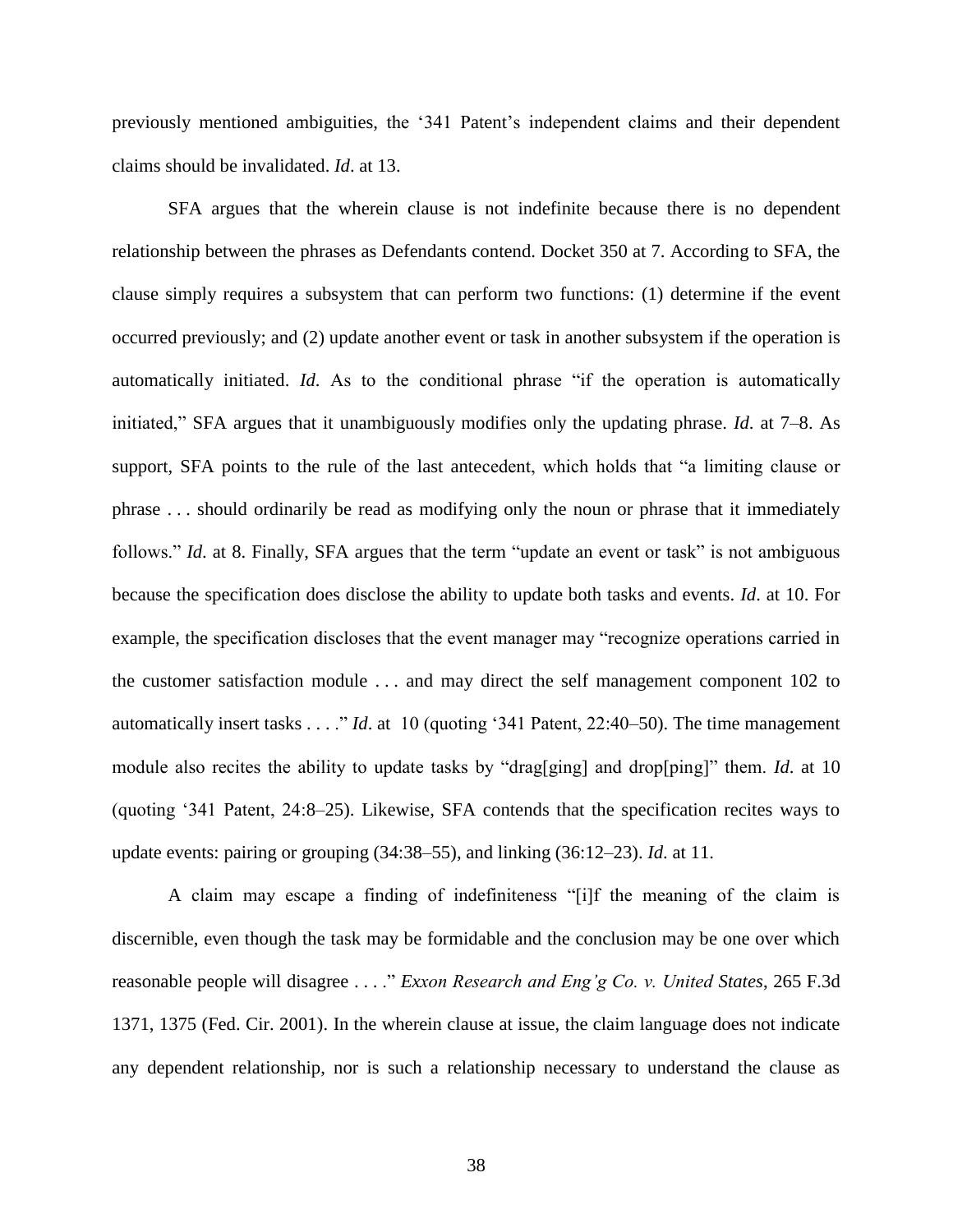written. A simple conjunction—"and"—joins the two functions of the claimed subsystem. Therefore, one of ordinary skill can determine that the claims require a subsystem that can perform both the determining step and the updating step recited in the wherein clause. As to the phrase "if the operation is automatically initiated," the most plausible conclusion is the one suggested by SFA under the grammar rules—that this phrase conditions only the nearest antecedent. Although Defendants may disagree about this meaning, the language does not reach a level of indefiniteness such that no meaning is discernible. *Id*.

The Amazon Defendants argue that the limitation "updates another event or task" is insolubly ambiguous because neither the specification nor the prosecution history of the '341 Patent discloses how to update an event. Case No. 6:11cv52, Docket No. 338 at 11. While Defendants' position facially refers to specification support, at the core of this argument is Defendants' allegation that the concept of "updating" is hopelessly unclear because "events" are something that happen, an occurrence. *Id.* at 11–2. It is evident both from the specification (e.g. Figure 21) and the Court's prior constructions that "events" are generally something that happens. In that respect, the Court has already defined "event occurring within the system" as "an operation of the software or hardware making up the sales system." The Court has also defined "event occurring in the sales process," as "a real life action or inaction that occurs in the sales process." Even though "events" are generally occurrences, the specification is clear that events are recorded. This disclosure is implicit throughout the specification, for example in discussing events that are tied together. '341 Patent, 34:38-55. In addition, the specification discloses specific embodiments where "events" are preserved as records in a database:

> The rules may prescribe that on the occurrence of a particular event, *an event record is examined in the event manager database* to determine if other related events have occurred, and if the other events have occurred, the rules may indicate that another sales event should be initiated.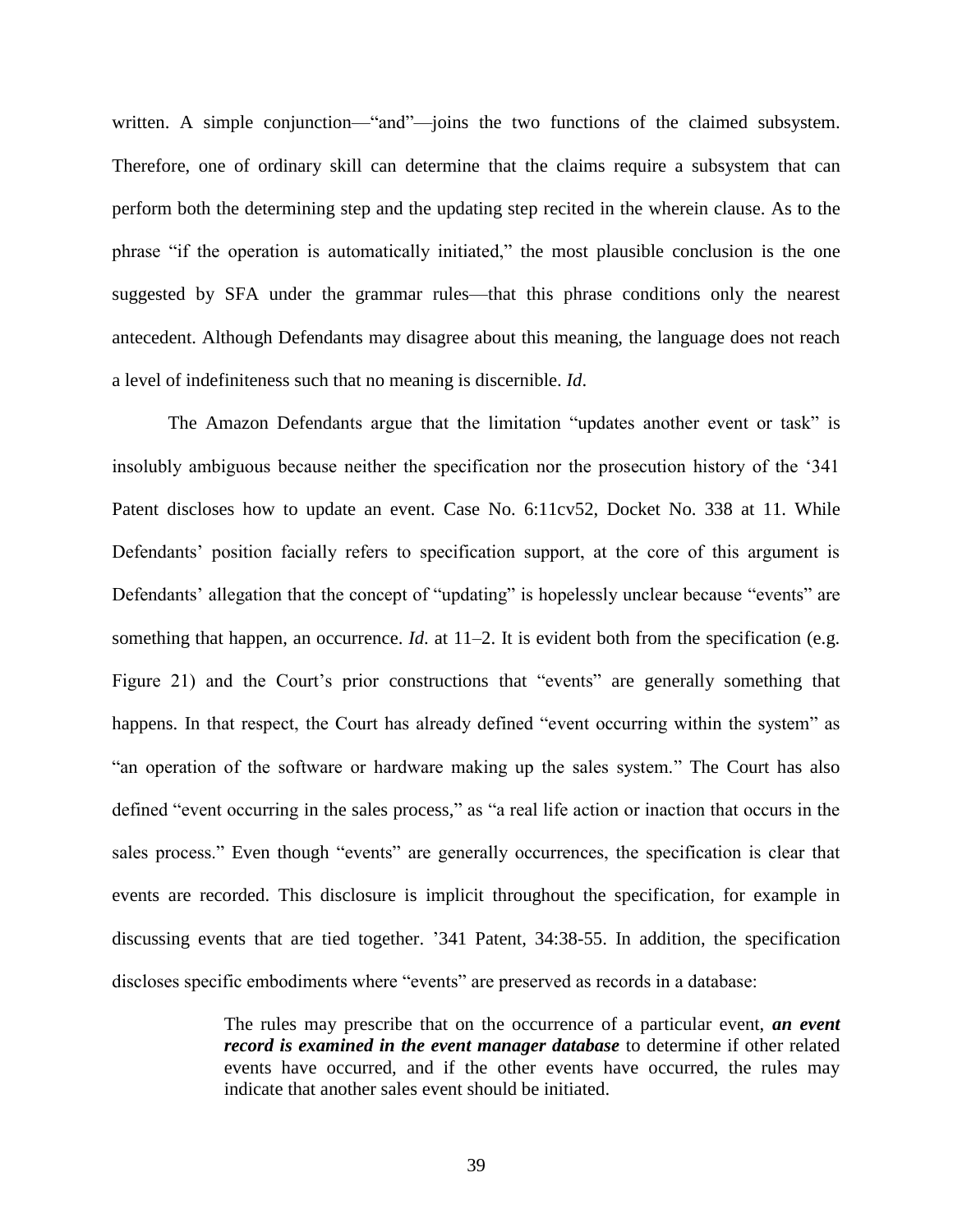'341 at 35:48–53 (emphasis added).

Typical operation of the event manager 201 will now be described. In the disclosed embodiment, upon the occurrence of an application event using the business object 1908, the business object 1908 exposes 1914, *the event and associated event handlers to the event managing unit 1904, and the information contained in the exposed event is used by the event managing unit 1902 to create or update a database in the event manager database 1904*.

'341 at 35:23–40 (emphasis added). Given the breadth of the disclosure, including the embodiment that discloses the recording of events in a database, one skilled in the art would understand how to create or update such a record. And more importantly, the skilled artisan would understand the claim language relating to updating an event. In view of the specification, the skilled artisan would recognize that claim language regarding updating an event refers to updating the record of an event, however that record is maintained. Finally, Defendants' argument and much of the briefing relies mostly upon the extent of disclosed embodiments and very little upon an alleged ambiguity in the claim words. Though claims must be read in view of the specification, the issue of indefiniteness is whether the claim words are discernable. Here, the disputed words are discernable in view of the specification and thus, the claim is not indefinite. Therefore, the Court **DENIES** Defendants' motion for summary judgment of indefiniteness of the '341 Patent's independent claims 1, 13, 27, 31, 32 and 33 and their dependent claims.

#### **CONCLUSION**

For the foregoing reasons, the Court interprets the claim language in this case in the manner set forth above. For ease of reference, the Court's claim interpretations are set forth in a table as Appendix A. Further, the Court hereby **DENIES** Defendant Newegg's Motion for Partial Summary Judgment of Indefiniteness (Docket No. 433) and Defendants Amazon, Inc., et al.'s Motion for Partial Summary Judgment of Indefiniteness (Docket No. 338).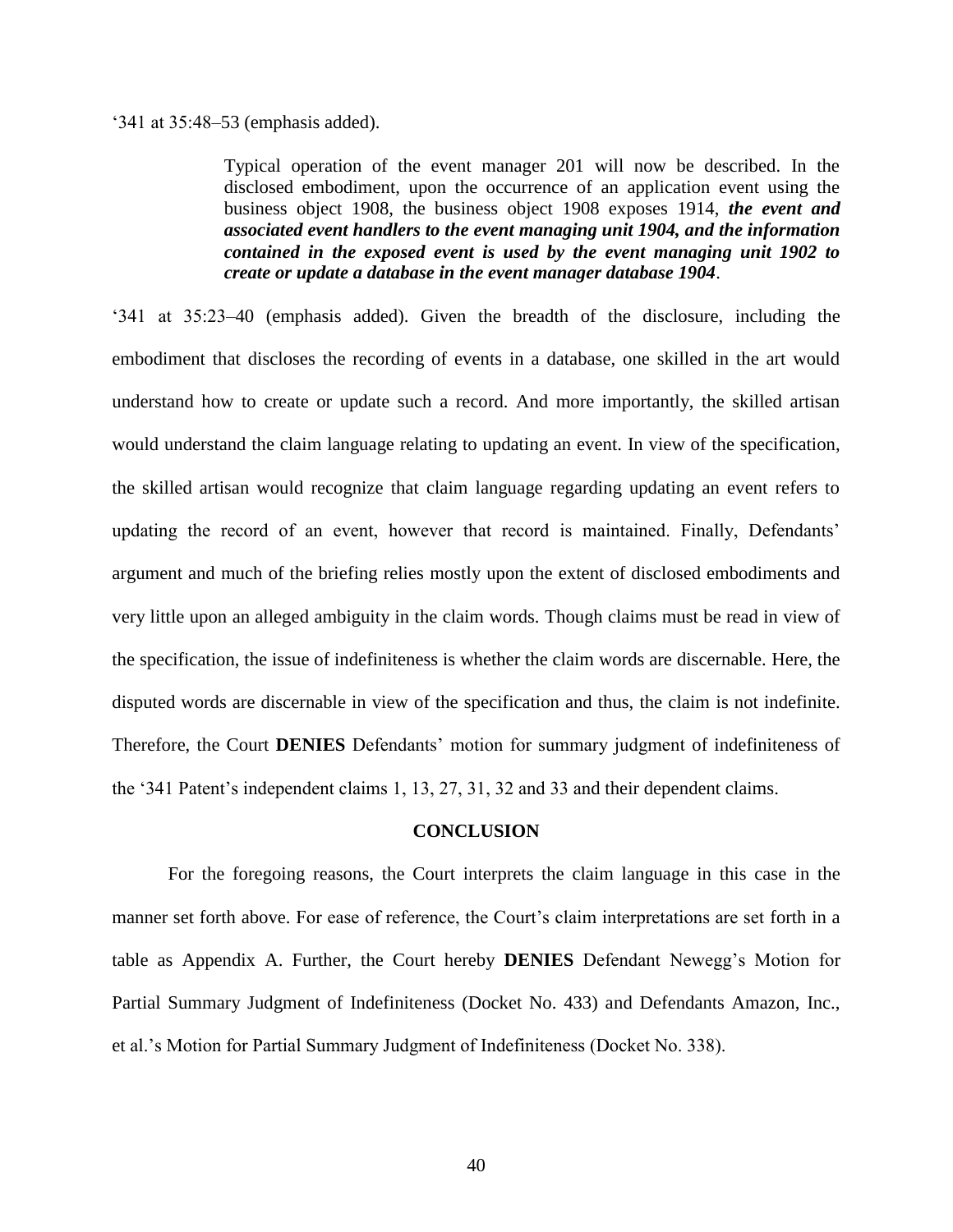

**LEONARD DAVIS**